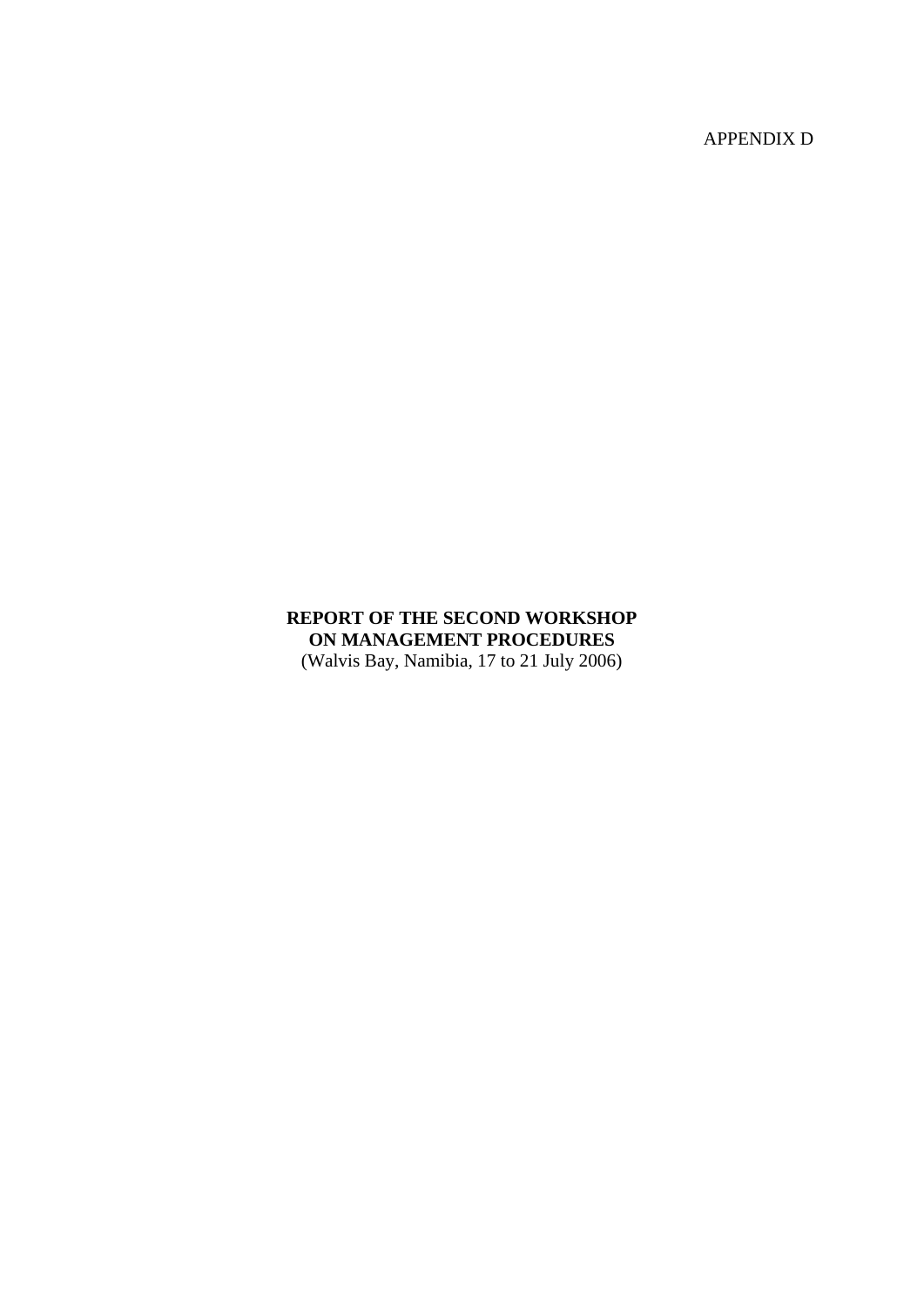# **CONTENTS**

|                                                  | Page |
|--------------------------------------------------|------|
|                                                  | 229  |
|                                                  | 230  |
|                                                  | 230  |
|                                                  | 230  |
|                                                  | 231  |
|                                                  | 231  |
| REVIEW OF PARAMETER PLAUSIBILITY AND SENSITIVITY | 232  |
|                                                  | 232  |
|                                                  | 232  |
|                                                  | 233  |
|                                                  | 233  |
|                                                  | 233  |
|                                                  | 235  |
|                                                  | 238  |
|                                                  | 238  |
|                                                  | 238  |
|                                                  | 239  |
|                                                  | 239  |
|                                                  | 239  |
|                                                  | 239  |
|                                                  | 240  |
|                                                  | 240  |
|                                                  | 240  |
|                                                  | 241  |
|                                                  | 242  |
| <b>ATTACHMENT 1:</b>                             | 251  |
|                                                  |      |
| <b>ATTACHMENT 2:</b>                             | 252  |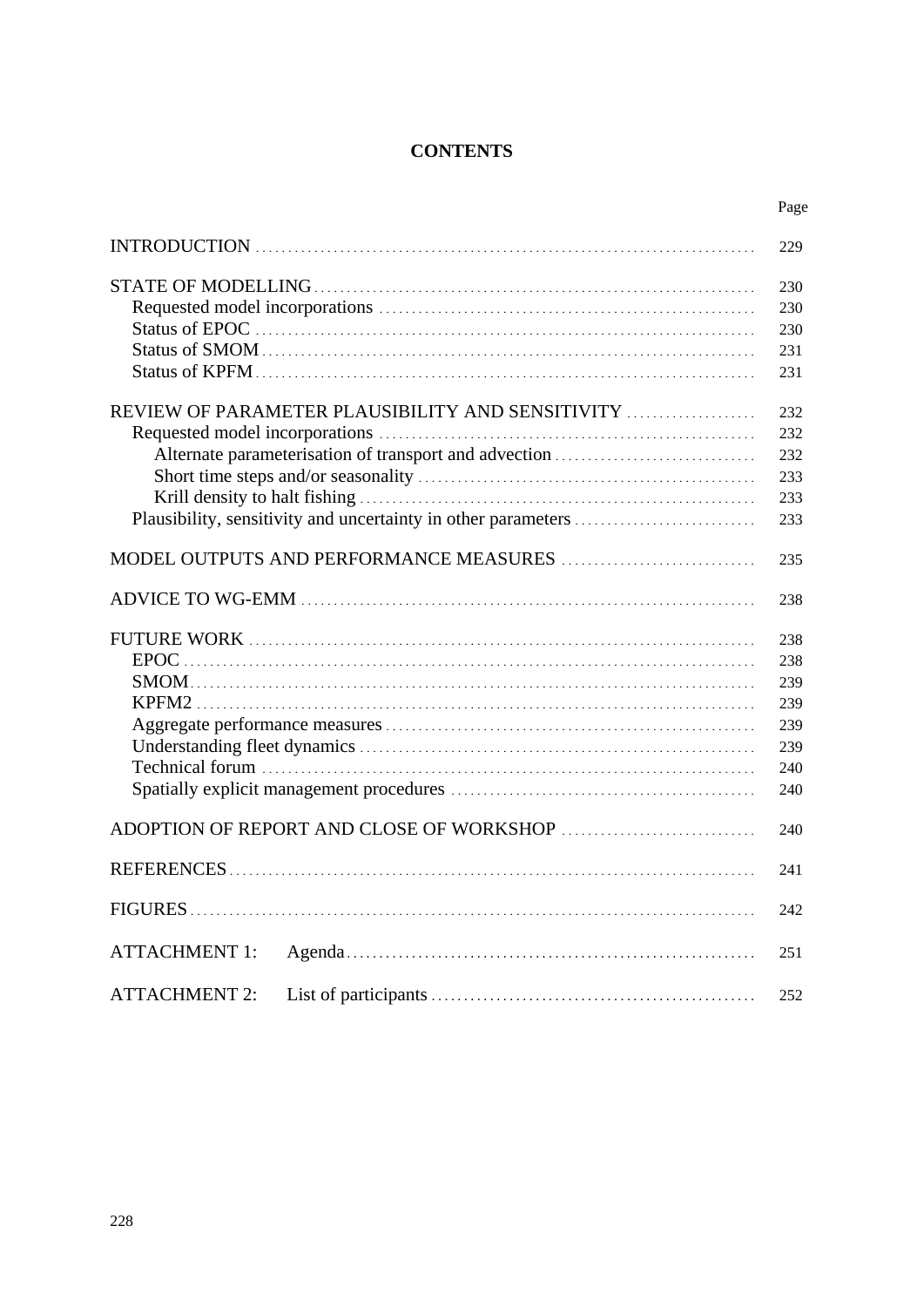### **REPORT OF THE SECOND WORKSHOP ON MANAGEMENT PROCEDURES**  (Walvis Bay, Namibia, 17 to 21 July 2006)

### INTRODUCTION

1.1 The Second Workshop on Management Procedures to Evaluate Options for Subdividing the Krill Catch Limit among Small-Scale Management Units (SSMUs) was held at the Pelican Bay Hotel, Walvis Bay, Namibia. The workshop was conducted during the first week of WG-EMM-06 (17 to 21 July 2006) and was co-convened by Ms T. Akkers (South Africa) and Dr C. Reiss (USA).

1.2 The preliminary agenda was discussed and adopted without change (Attachment 1), and the meeting participants are listed in Attachment 2.

1.3 The report was prepared by Dr S. Hill (UK), Mr J. Hinke (USA), Drs C. Jones (USA), S. Nicol (Australia), M. Pinkerton (New Zealand), D. Ramm (Data Manager) and K. Reid (Convener, WG-EMM).

1.4 The first workshop was held in 2005 (SC-CAMLR-XXIV, Annex 4, Appendix D), and aimed to evaluate management procedures for the krill fishery by examining six candidate methods for subdividing the krill catch. The agreed candidate methods to be evaluated were based on:

- (i) the spatial distribution of catches by the krill fishery;
- (ii) the spatial distribution of predator demand;
- (iii) the spatial distribution of krill biomass;
- (iv) the spatial distribution of krill biomass minus predator demand;
- (v) spatially explicit indices of krill availability that may be monitored or estimated on a regular basis;
- (vi) pulse-fishing strategies in which catches are rotated within and between SSMUs.

1.5 At its meeting in 2005, WG-EMM welcomed the developments achieved during the first workshop, and agreed to a second workshop to continue the evaluation of procedures to allocate the precautionary krill catch limit in Area 48 among SSMUs.

1.6 The terms of reference for the second workshop were to (SC-CAMLR-XXIV, Annex 4, paragraph 6.44):

- (i) Review the development of operating models since the 2005 Workshop on Management Procedures.
- (ii) Explore the performance of the operating models submitted to the workshop by determining whether they meet necessary benchmarks and conducting appropriate sensitivity analyses.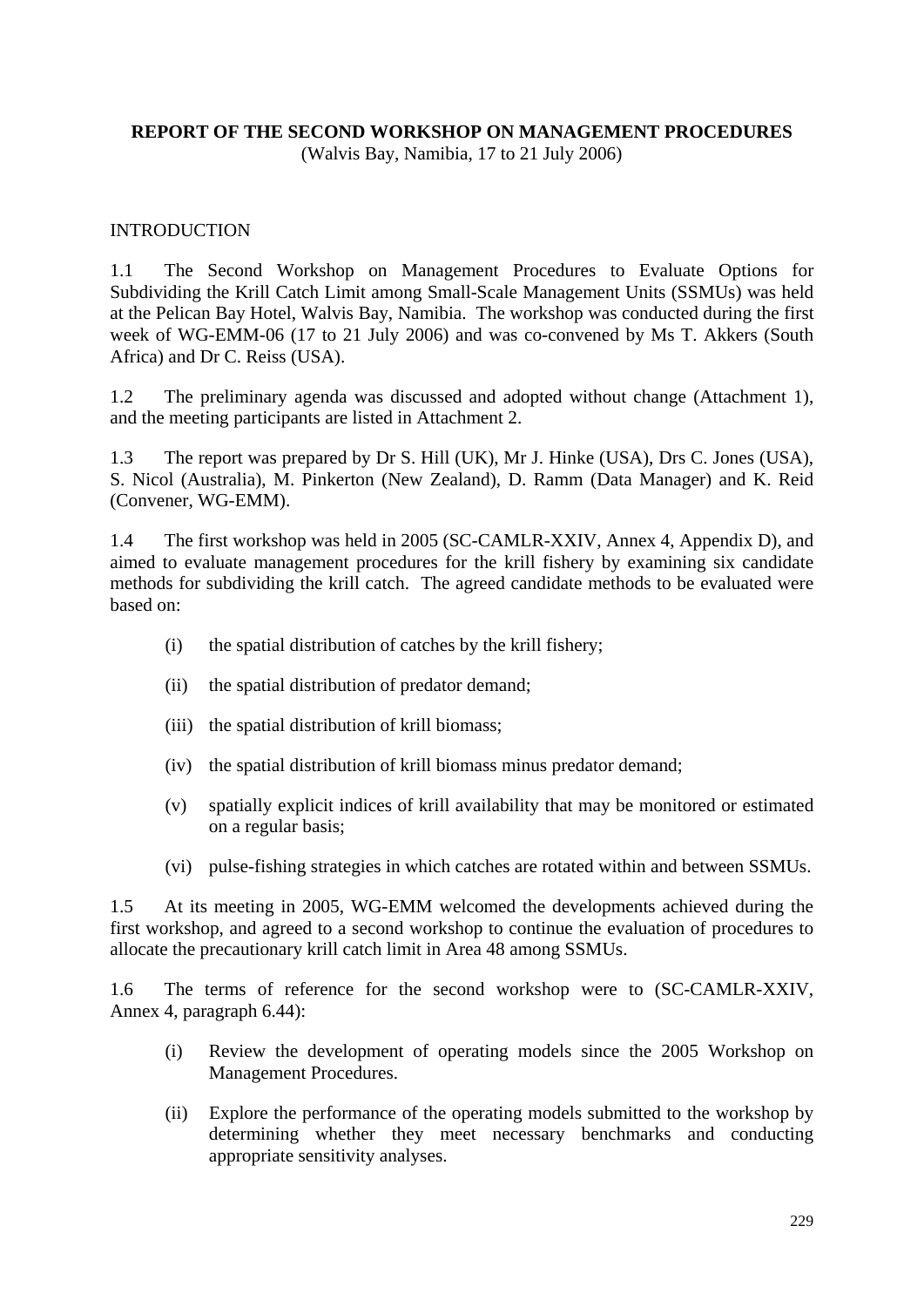- (iii) Evaluate the candidate options for allocating the precautionary krill catch limit among the SSMUs in Statistical Area 48.
- (iv) Summarise the results of those evaluations in the form of advice to the WG-EMM.

1.7 Papers tabled for consideration at the workshop were WG-EMM-06/12, 06/20, 06/22, 06/23, 06/28, 06/30 Rev. 1, 06/35, 06/38 Rev. 1 and 06/39.

#### STATE OF MODELLING

Requested model incorporations

2.1 WG-EMM-05 specified that models relevant to the evaluation of options for subdividing the precautionary limit of krill catch in Area 48 amongst SSMUs should include (SC-CAMLR-XXIV, Annex 4, paragraph 6.18):

- (i) shorter time steps and/or seasonality
- (ii) alternative movement (of krill between regions) hypotheses
- (iii) a threshold krill density below which a fishery will not operate.

2.2 WG-EMM-05 requested that candidate operating models should include performance measures that allow results to be compared between models (SC-CAMLR-XXIV, Annex 4, paragraphs 2.3 and 6.45). The performance factors should include measures pertaining to: (i) predators, (ii) krill and (iii) fishery.

2.3 Three models relevant to the evaluation of options for subdividing the precautionary limit of krill catch in Area 48 amongst SSMUs were presented to the workshop. These models, and the relevant documents, were EPOC (Ecosystem, Productivity, Ocean, Climate) (WG-EMM-06/38 Rev. 1), SMOM (Spatial Multispecies Operating Model) (WG-EMM-06/12 and 06/28) and KPFM2 (Krill–Predator–Fishery Model) (WG-EMM-06/20 and 06/22).

2.4 The workshop recognised that it was important that models show how uncertainty in parameters, environmental effects and different model structures/assumptions change the predicted dynamics of the system. EPOC, SMOM and KPFM2 handle uncertainty in a similar way to produce a probability 'envelope' of future states that is considered likely to bound the true state.

#### Status of EPOC

2.5 The EPOC modelling framework was first presented in WG-EMM-05/33. WG-EMM-06/38 Rev. 1 described a model of krill productivity in Area 48 within the EPOC model framework. Krill productivity was parameterised using data including empirical data on krill growth and reproduction, insolation, and satellite data on ocean dynamics, sea-ice concentration, sea-surface temperature and surface chlorophyll concentration. EPOC was demonstrated to have the potential to investigate the productivity of krill under various scenarios of environmental variability/climate change.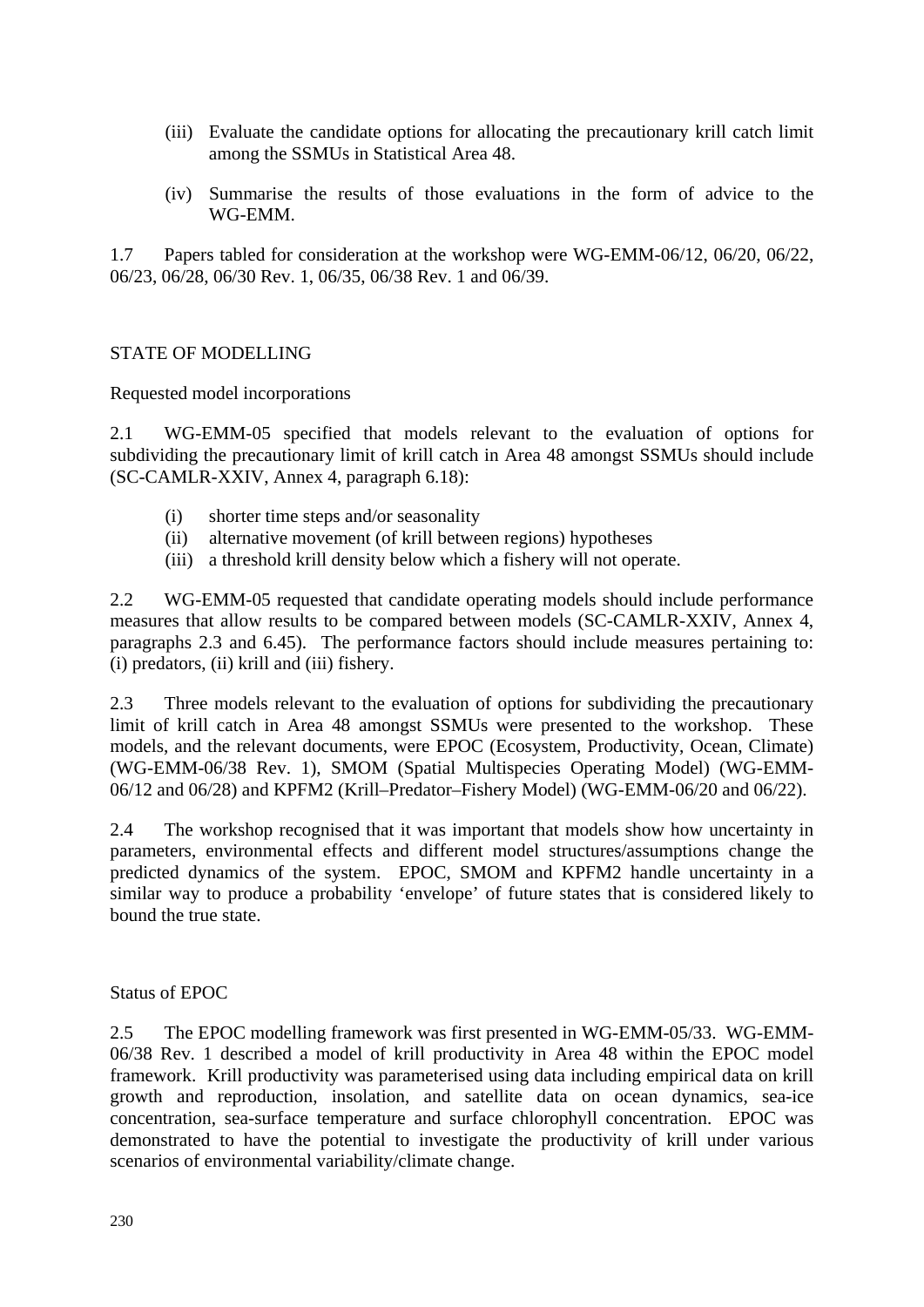# Status of SMOM

2.6 WG-EMM-06/12 described SMOM, which is based on the dynamics of krill and two generic predators (penguins and fur seals). Coded in AD-ModelBuilder, SMOM aims to be a minimally realistic, quantitative representation of current reality and future dynamics.

2.7 WG-EMM-06/28 described an example of how a Management Strategy Evaluation (MSE) approach could be used to manage the allocation of krill catch in Area 48 amongst SSMUs. In this example, the available observations of the state of the system are first identified. Next, SMOM is used as an operating model to predict the state of the resource in the future from the observations under a given management strategy. The likely future states are evaluated using a set of performance statistics. The performance statistics are used to compare candidate management strategies that adjust catches according to control/management rules. The MSE approach suggested here illustrates the potential utility of feedback within a formalised adaptive management method.

# Status of KPFM

2.8 KPFM was first presented in WG-EMM-05/13. This model is now referred to as KPFM1. KPFM2 was developed from KPFM1 to address the requirements given during WG-EMM-05 and summarised above (paragraphs 2.1 and 2.2). KPFM2 was recognised by the workshop as having addressed the issues raised in WG-EMM-05.

2.9 In addition, KPFM2 can take into account some further issues identified as potentially important during the WG-EMM-05 Workshop on Management Procedures (SC-CAMLR-XXIV, Annex 4, Appendix D, paragraph 3.36), namely:

- (i) predators that can forage outside their natal SSMUs
- (ii) various plausible relationships between predator survival and foraging success
- (iii) differential access to krill between different predators and fishery.

As well as those performance measures suggested by WG-EMM-05, some novel aggregate performance measures were also included in KPFM2.

2.10 KPFM2 follows from, but is substantially different to, KPFM1. However, WG-EMM-06/20 presented a comparison of KPFM1 and KPFM2 and the workshop was reassured that the models gave very similar results when they were applied to the same scenario.

2.11 WG-EMM-06/30 Rev. 1 presented a preliminary compilation of parameters that were applicable to models used to investigate interactions between krill, predators, environment and fishery in Area 48 (spatially resolved at the scale of the SSMUs and temporally resolved for a six-month time step). The workshop recognised the importance of developing a common parameter set applicable to multiple different models. It is also recognised as important that parameter values have an 'audit trail' so that values are traceable to their source.

2.12 Considerable discussion during the workshop addressed how aggregate performance measures should be used to present complex results to the Scientific Committee. Further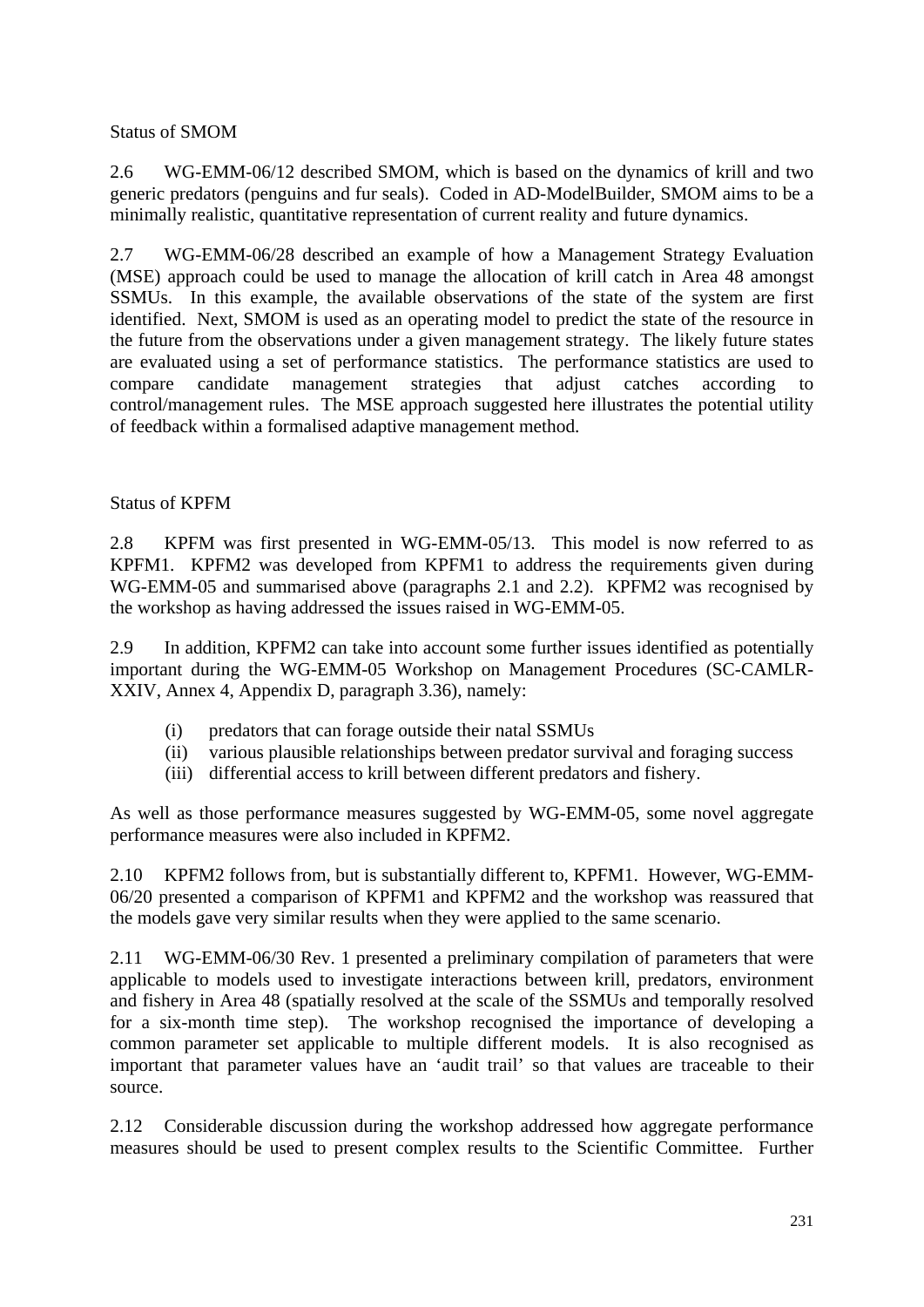work will be required to agree on a set of aggregate performance measures that are comprehensible and reliable, and cover the range of information deemed necessary. In particular, aggregate performance measures should, *inter alia*:

- (i) take into account and appropriately combine all model outputs considered valuable;
- (ii) take into account correlations between various measures;
- (iii) provide sufficient information to enable performance to be assessed relative to Article II;
- (iv) aim to be value-free (e.g. 'high versus low' rather than 'good versus bad' or 'acceptable versus not acceptable').

# REVIEW OF PARAMETER PLAUSIBILITY AND SENSITIVITY

3.1 The workshop agreed that an appropriate way to use the three available models would be to use KPFM2 as the primary model to examine the implications of various catch allocation schemes, and to use EPOC and SMOM to provide additional insights and to examine sensitivities to specific sources of uncertainty.

Requested model incorporations

Alternate parameterisation of transport and advection

3.2 The workshop reiterated that a key source of uncertainty is the role of advection (flux) in krill dynamics. The bounds on this uncertainty are: no flux, with local populations maintained by local recruitment; and flux with krill advected as passive drifters on ocean currents. In KPFM2, krill movement between areas is specified in a seasonally resolved matrix of instantaneous transport rates. No flux is represented by setting all cells to zero. Matrices parameterised using output from the circulation model developed by OCCAM are used to represent flux. SMOM can use random krill movements between areas. EPOC has the potential to simulate a range of flux scenarios.

3.3 WG-EMM-06/35 described an algorithm for modelling biomass flow between areas that reduces the underestimation of biomass retention within areas. Many movement algorithms assume instant mixing throughout an area once biomass has entered the area. While this may be satisfactory for modelling the behaviour within that area, it might not be satisfactory for modelling the subsequent departure of the biomass into other areas. This paper provides a solution to this problem and may be of assistance in developing operating models for evaluating krill management procedures. This algorithm has not been used to estimate potential krill flux, but the paper shows that the assumptions of mixing within models need to be considered before accepting that they will adequately reflect the desired movement patterns of the model species, such as krill.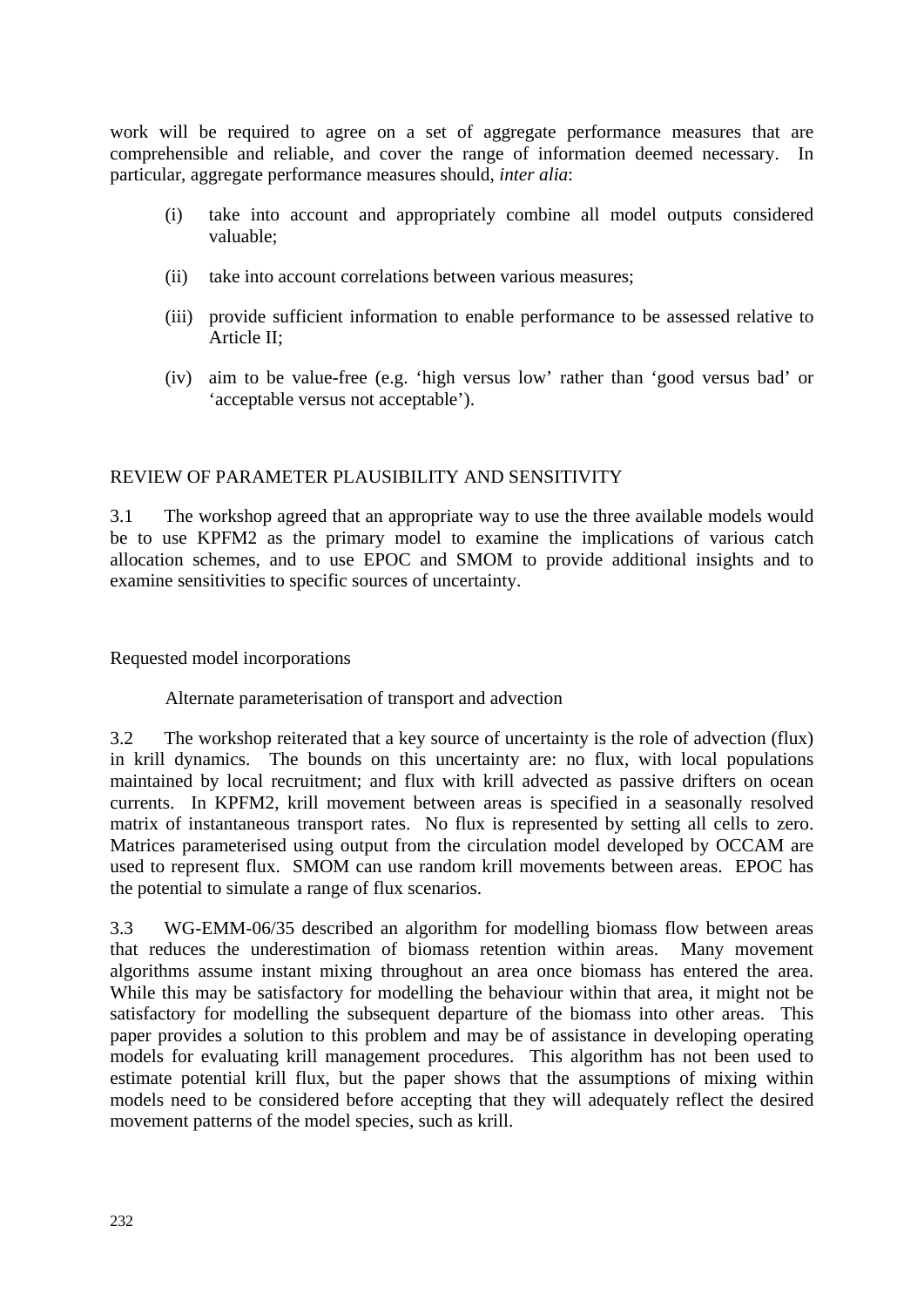3.4 The workshop agreed that the transport matrices presented in WG-EMM-06/30 Rev. 1 could be used to explore uncertainty about flux.

3.5 The influence of flux on predator populations will depend on the ability of predators to move between areas. Possible bounds on this uncertainty are no movement of predators between SSMUs and a homogenous distribution of predators during the winter (with no movement in summer). It was proposed that this may be a way of parameterising KPFM2 in order to explore this uncertainty. However, the homogenous distribution of all predators is not biologically sensible and produces implausible dynamics in KPFM2. The winter predator distributions presented in WG-EMM-06/30 Rev. 1 were considered more plausible.

### Short time steps and/or seasonality

3.6 The time step in KPFM2 can be set to any period. The model runs presented to the workshop, and the parameters presented in WG-EMM-06/30 Rev. 1, were based on a seasonal time step of six months, which captures differences between SSMUs in the seasonal overlap between fishing activities and predator breeding. The time step in EPOC can be any period from one day upwards. SMOM is currently parameterised as an annual model.

# Krill density to halt fishing

3.7 KPFM2 allows the analyst to specify the threshold SSMU-scale krill density that causes voluntary cessation of fishing operations. The workshop was unable to identify appropriate values for this threshold, but noted that it might be linked to predator foraging performance.

3.8 The average krill density in an SSMU may well be lower than the threshold density required for profitable operations by the fishing fleet. The average SSMU-scale density will not therefore reflect the density reacted to by the fleet on smaller-scale fishing grounds. Such considerations also apply to krill predators which also use only a portion of the SSMU for foraging. The SSMUs and the modelling process, however, were designed taking account of the distribution of historical catches and predator foraging locations.

Plausibility, sensitivity and uncertainty in other parameters

3.9 Another key source of uncertainty is the form of the relationship between prey availability and predator population responses and how this accommodates processes such as prey switching, predator saturation and dependence on highly aggregated resources. KPFM2 and SMOM can accommodate a range of responses from hyperstable, through linear to hyperdepletion (Figure 1). Uncertainty can be included in EPOC at desired points in the ecological functions of the taxa.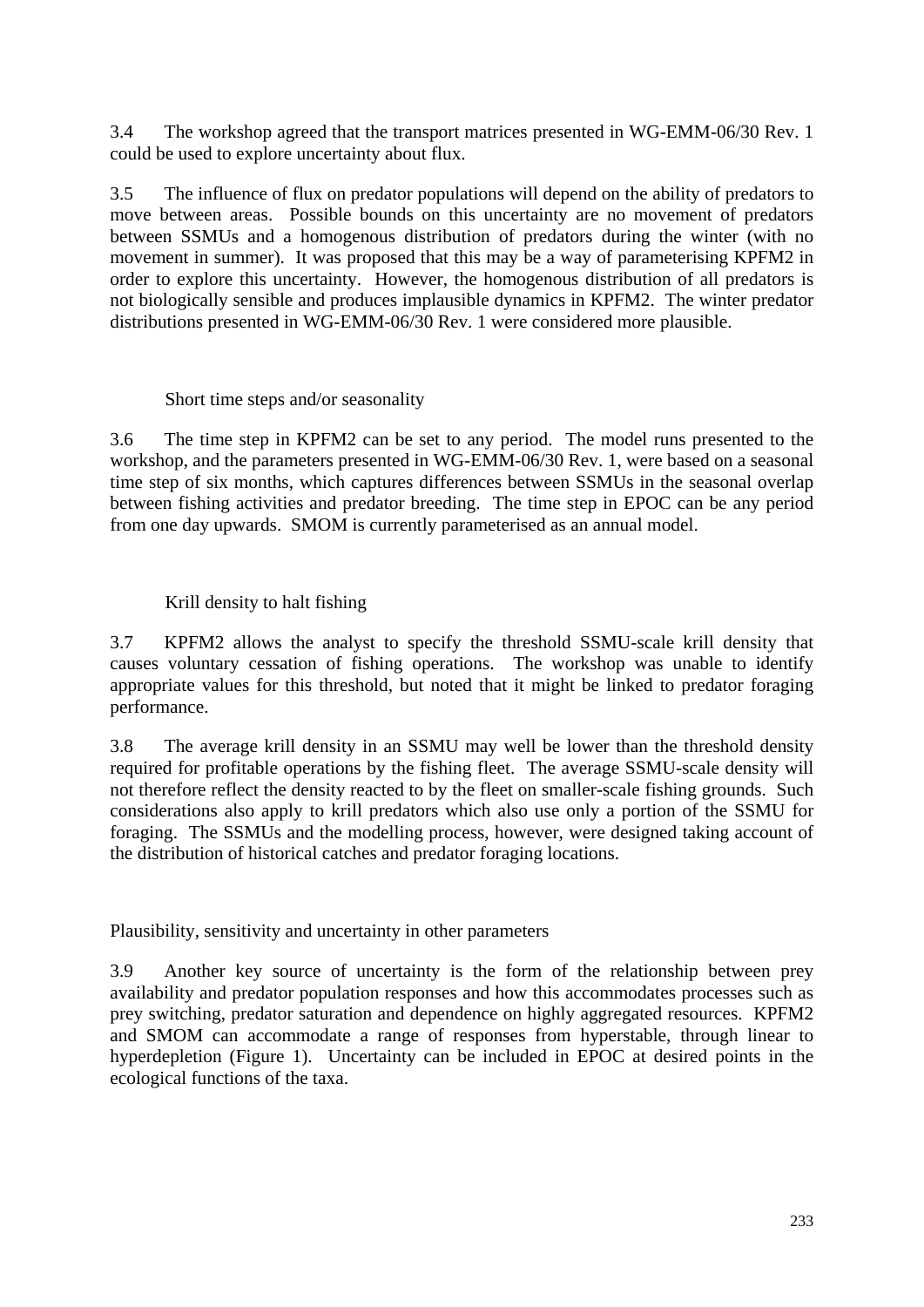- 3.10 Other sources of uncertainty include:
	- (i) The role of mesopelagic fish in the system –

 WG-EMM-06/30 Rev. 1 suggested that myctophids may be the most important krill consumers, but this is based on limited evidence (see also subparagraph (iii)).

(ii) The relative competitive abilities of predators and the fishery –

KPFM2 can be used to explore this issue.

(iii) The size and age ranges of krill targeted by different predators and the fishery –

 KPFM2 does not represent size-selective targeting, but the competition settings might be used to explore this issue. However, it was noted that EPOC can include age structure in its representation of populations.

(iv) Starting conditions –

 KPFM2 runs can be initialised with predator and prey populations at equilibrium. This can be used as a reference point against which to compare the effects of different fishing options. However, it is important to consider scenarios where predator populations might be increasing or decreasing.

(v) Trends in krill recruitment or its variability –

 There is published evidence for such trends (Siegel and Quetin, 2003). Decreasing recruitment might make it difficult for the Commission to appropriately manage fisheries to achieve the objectives of Article II. EPOC can model krill recruitment from environmental variables.

(vi) Fleet dynamics –

 The current models do not include explicit representations of fleet behaviour, however the aims of the workshop can be partly achieved by considering the distribution of catches at the SSMU scale.

(vii) The mechanisms through which krill availability affects predator dynamics –

 In KPFM2 and SMOM this is modelled primarily as an effect on predator recruitment. However, both models can be used to explore the effects of krill availability on predator survival.

3.11 WG-EMM-06/30 Rev. 1 presented a compilation of parameter values for use in ecosystem models. Empirically derived predator parameters should be presented as means and ranges to represent uncertainty in these values. Fur seal mortality parameters were updated using data from WG-EMM-06/P7. This also affected fur seal recruitment parameters.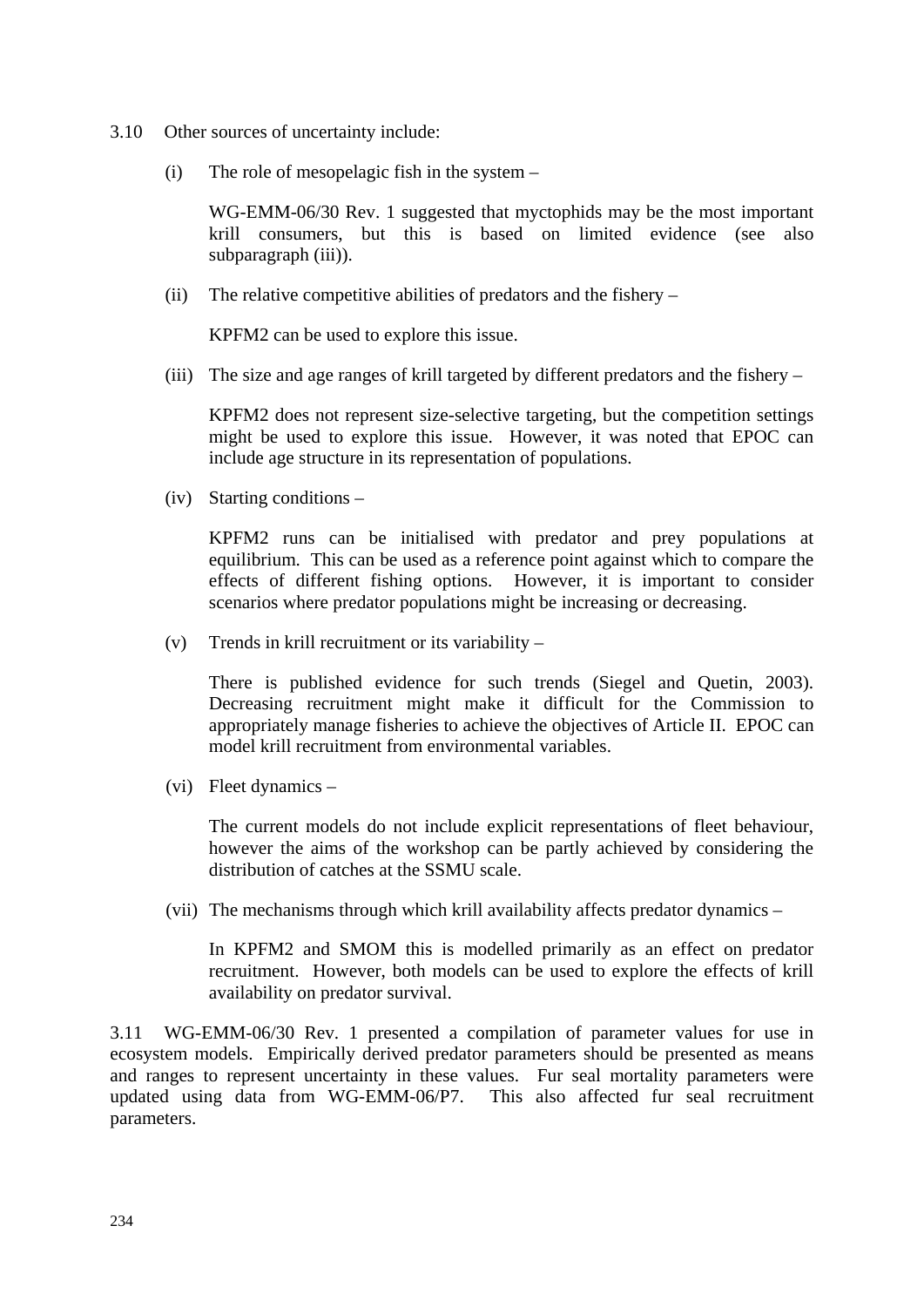3.12 The workshop noted that the aggregation of diverse species into 'generic' predators might potentially mask important species-specific responses. It is therefore important that the range of 'generic' predators represents the range of life histories in the predator community.

3.13 The workshop noted that parameters and functions in the models should capture important aspects of the dynamics of krill and its predators but that the parameters do not necessarily need to represent specific biological processes to achieve this.

3.14 WG-EMM-06/22 presented further development of aggregate performance measures, including the use of aggregate trade-off plots to evaluate the candidate fishing options and other model output. Examples of these trade-off figures are presented in Figures 2(a) (using the arithmetic mean) and 2(b) (using the geometric mean). In these plots, the columns represent different fishing options and the rows represent SSMUs. The upper value in each cell represents the aggregate 'Fishery Performance' score, and the lower value represents the aggregate 'Ecosystem Performance' score (on a scale of 0 to 1 with 1 representing highest performance). Individual cells are shaded according to the magnitude of the difference between the two performance values and represent the aggregate trade-off.

3.15 The workshop agreed that aggregate trade-off plots are important in providing a basis for discussion, but should be interpreted with caution. The workshop considered that the value of the performance score may need to be interpreted relative to the range over which most important differences occur.

# MODEL OUTPUTS AND PERFORMANCE MEASURES

4.1 The workshop agreed that the two major sources of uncertainty to be addressed in the workshop, and the appropriate parameter sets to bound these uncertainties in KPFM2, were:

- (i) the role of flux in krill dynamics: bounded by the seasonal movement matrices based on OCCAM output and no movement;
- (ii) the degree of stability in the relationship between krill availability and predator population responses: bounded by *rphi* values of 0.37 and 1 (see Figure 1).

4.2 The workshop noted the broad agreement in trajectories between SMOM and KPFM2 in simulation trials when the parameterisation of the two models was consistent. On this basis, as well as on biological plausibility of the results, it was agreed that there was confidence in these modelling approaches for evaluating the different fishing options.

4.3 The workshop examined results from a large number of KPFM2 scenarios. The workshop first considered the simulated trajectories of abundance for predator groups from trials using random recruitment and allocation of Fishing Options 1 to 4 with 60-year simulations and 50 Monte Carlo trials per simulation.

4.4 It was agreed that use of aggregate outputs of population trajectories should be examined, though it was recognised that: (i) aggregating can potentially smooth projections across all species, and relative effects on species may be different; (ii) the values of the aggregate measures will be influenced by the individual measures that are included; and (iii) the values of the aggregate scores may not be scaled correctly to appropriately reflect the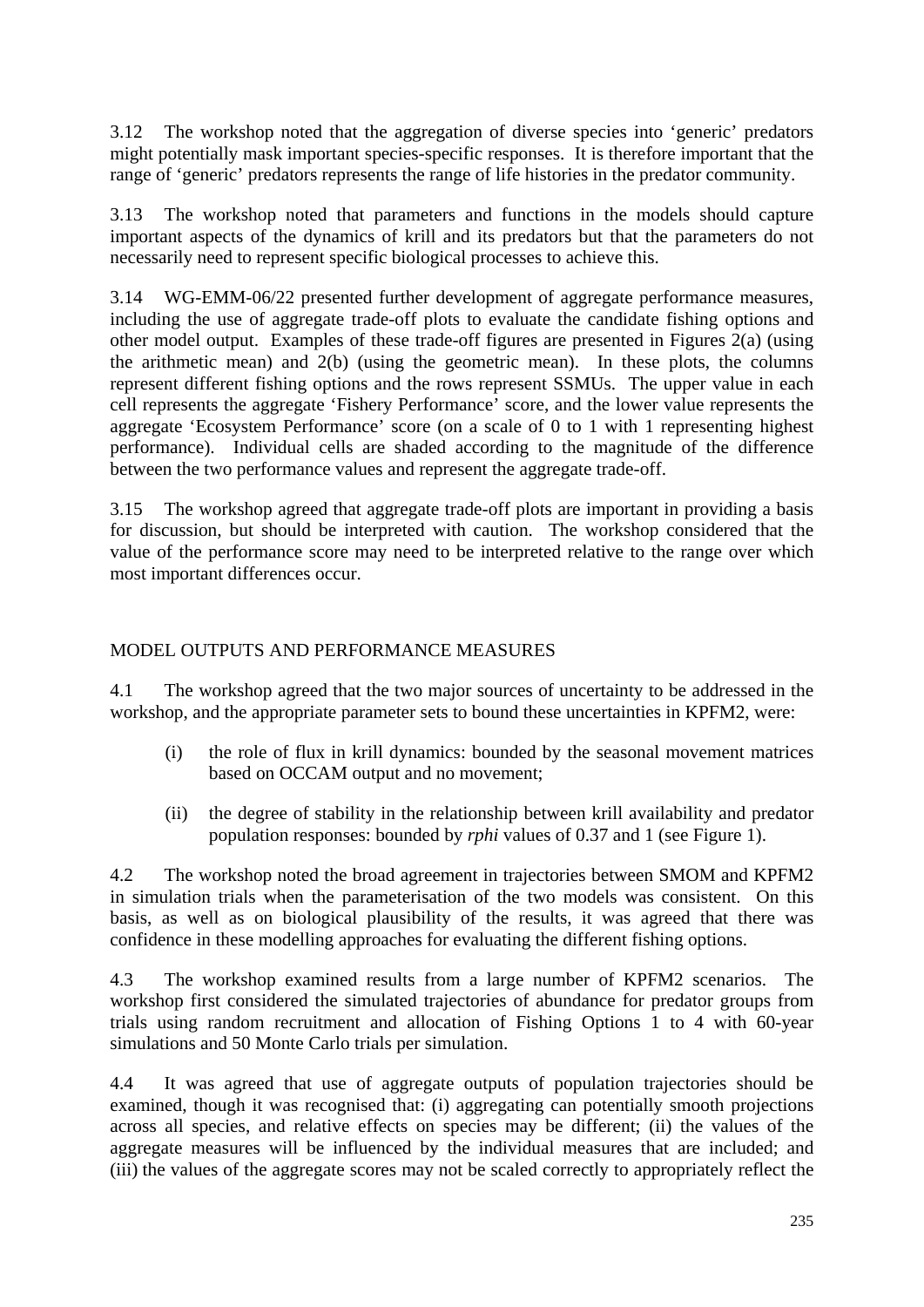magnitude of the effects of the fishing options. The workshop recognised the importance of examining all output components before making decisions. The workshop examined a variety of performance measures plotted against each other, and agreed that this was a useful way to examine trade-offs between different ecosystem and fishery characteristics.

4.5 The workshop examined several types of aggregate trade-off plots to evaluate the candidate fishing options. While plots such as these are ultimately desirable to summarise outcomes and trade-offs, it was recognised that at present they require further development. However, they provided a very useful mechanism towards generating discussions (see paragraphs 3.12 to 3.14).

4.6 The workshop agreed that KPFM2 could first be used to explore a fishing scenario which originally concerned the Commission. This scenario is the continued development of the krill fishery towards taking the full catch limit with the potential to concentrate all its fishing effort in only a small area. This scenario was the reason for establishing the process of subdividing the Area 48 krill catch limit amongst SSMUs.

4.7 To examine this concern, a primary simulation scenario was performed where fishing was conducted only in Subarea 48.1 under a constant quota determined as 0.09 (γ) of an estimate of biomass just prior to the fishing period. Other trials were also undertaken, these included having fishing mostly in Subarea 48.1 (87.5%) with some fishing in Subareas 48.2 and 48.3 (12.5%) and carrying out scenarios using different values of  $\gamma$  (0.03, 0.06, 0.09). Each scenario included 50 Monte Carlo trials across 60 years (with fishing starting at year 21 and stopping at year 41 and the sources of uncertainty outlined in paragraph 4.1).

4.8 On the basis of an examination of individual trajectories and performance indicators from these trials, the workshop agreed that under a flux model, increasing fishing in Subarea 48.1 can have an impact on other areas. The magnitude of these effects is dependent on the level of the quota. The workshop noted that if models are run with no movement, localised effects could be more substantial. Results for the primary scenario are presented in Figure 3.

4.9 The workshop agreed that these results corroborate the concerns of the Commission about the effects of localised fishing and are consistent with the notion that this fishery should be managed on a spatial basis.

4.10 SMOM was modified during the workshop to be comparable with KPFM2. SMOM was set up with similar parameters to KPFM2 in terms of: (i) periods of fishing and recovery in the simulation; (ii) allocated fishing catch; (iii) predator depletion and recovery performance measures; and (iv) the parameter set originally detailed in WG-EMM-06/30 Rev. 1 and modified during the workshop.

4.11 Differences between the versions of SMOM and KPFM2 used in the workshop, and the simulations performed, included: (i) penguins and seals are the only predators in SMOM – fish and whales are not included explicitly, though their consumption is included in the model indirectly; (ii) uncertainty in the adult survival rates for predators is included in SMOM; (iii) movement of krill in SMOM is not comparable with movement in KPFM2, so the comparison can only usefully be completed under the 'no movement' scenario; and (iv) the present version of SMOM does not consider differential access to krill between predators and the fishery.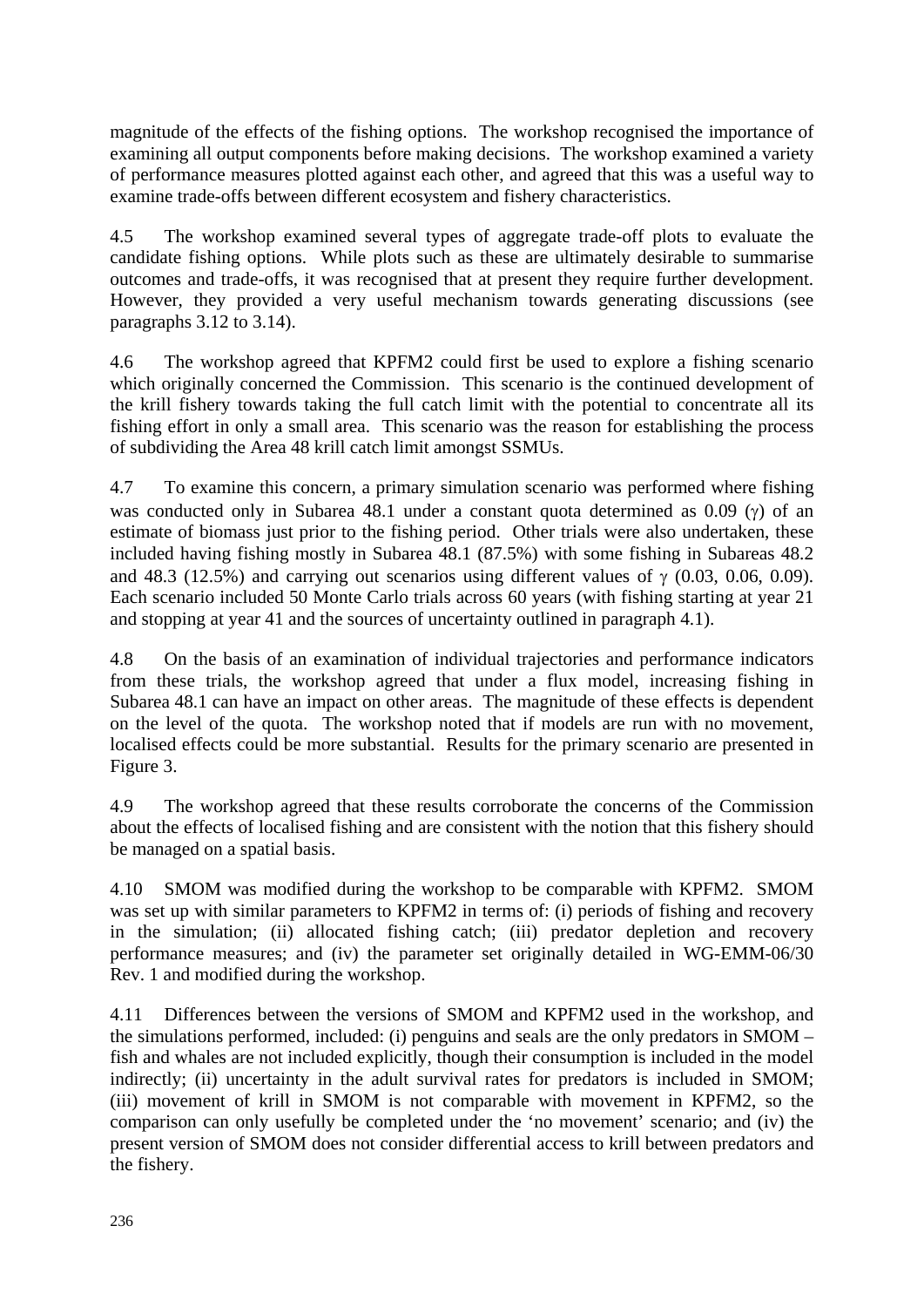4.12 The workshop next considered the performance measure trade-offs associated with Fishing Options 1 to 4. As an example of this, Figure 4(a) shows predator trajectories (seals, penguins, whales and fish) in two selected SSMUs under Fishing Options 1 and 4 (overlaid). A comparison of Fishing Options 1 and 4 in this figure demonstrated that the former was skewed towards relatively higher fishery performance and the latter slightly skewed towards relatively higher ecosystem performance. Figure 4(b) shows predator trajectories (penguins and seals) from the SMOM model and demonstrates similar trajectories to those from KPFM2, supporting the suggestion that Fishing Option 1 results in lower ecosystem performance.

4.13 Results from the modified SMOM agree well (qualitatively) with simulation results from KPFM2 in those scenarios that could be tested (e.g. Figures 4(a) and 4(b)). The modified SMOM also demonstrated that it can compare performance measures across different management schemes in a similar way to KPFM2. This shows that multiple approaches are useful in exploring how ecosystem dynamics can be modelled for management purposes.

4.14 The workshop next considered the trade-offs under Fishing Option 5. Figure 5(a) shows output from KPFM2 illustrating an example of changes in catch and predator trajectories when catch is adjusted in response to periodic reassessments of resource status. An illustrative feedback catch control rule using SMOM also highlighted the contrast in predator trajectories when assuming that initial catch allocations are fixed over time rather than being adjusted in response to changes in trends observed from monitoring data (Figure 5(b)). Additional KPFM2 and SMOM results showed the extent to which the efficacy of a feedback mechanism relied on the number and types of future monitoring data available. The workshop agreed that this demonstrates how monitoring standing stock and consequent adjustments in fishing allocation can improve performance measures.

4.15 An example was given of how SMOM can be used to develop a management scheme for Area 48 which includes feedback through management control rules. Two management responses to negative changes in monitoring indicators in an SSMU were discussed: (i) transfer of catch from an affected SSMU to a pelagic SSMU with no land-based predators; and (ii) a reduction of catch in the affected SSMU resulting in a lower overall catch.

4.16 The workshop considered how to make judgments regarding optimal trade-offs, and agreed that this was more appropriate to the role of the Commission. However, it was recommended that advice should be developed based on trade-offs relative to Article II of the CAMLR Convention.

4.17 When the workshop specifically considered the trajectories of fish using KPFM2, it was noted that there appear to be more dynamic responses in the model results than might be expected in reality. The parameterisation of this generic predator group may need to be revised.

4.18 The workshop discussed other aspects of the results of Fishing Option 1 and agreed that the performance of this option is highly dependent on the particular subset of the historical catch data used to initialise this option.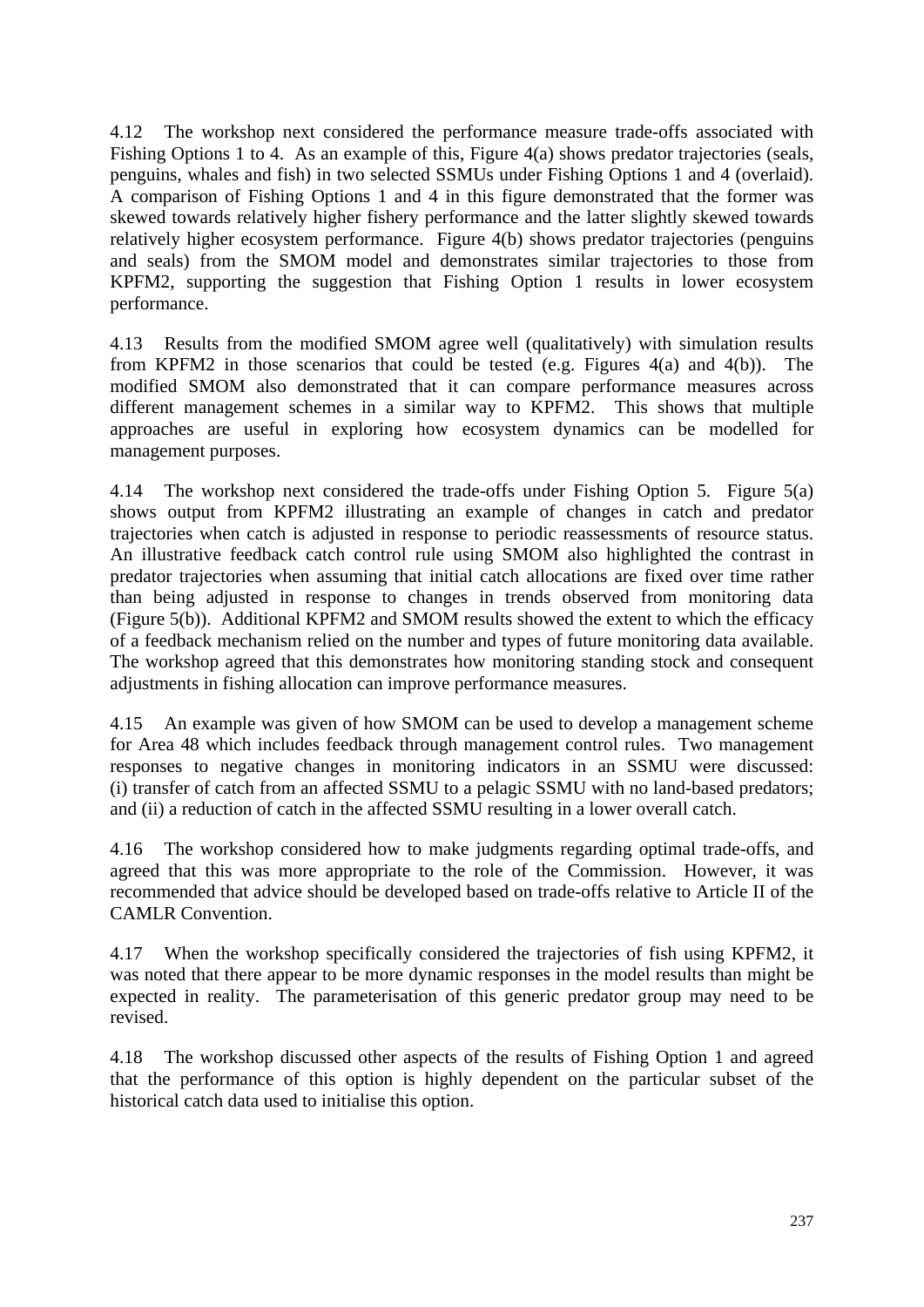4.19 The workshop next examined fishery-based performance measures, which included an analysis of catch versus CV of catch (Figure 6). It was noted that the variance in catch is similar for all allocation options in most SSMUs.

4.20 In addition, the workshop examined the trade-off between the mean realised catch versus the distribution of catch relative to the historical catch. This demonstrated considerable differences between fishing options, including that distribution of catch in Fishing Option 1 most closely represents the historical distribution of catch (Figure 7).

4.21 Due to time constraints some members felt that while Fishing Option 1 had been vetted, other fishing options had not been similarly examined.

#### ADVICE TO WG-EMM

5.1 The workshop agreed that there had been a considerable amount of work done since WG-EMM-05 to develop models on which the provision of advice could be based (paragraphs 2.5 to 2.10).

5.2 In simulation trials conducted in KPFM2 it was apparent that, should the fishery occur entirely in Subarea 48.1 and catch an amount of krill equivalent to 9% of  $B_0$ , then there will be considerable negative impacts on the ecosystem in that region and, under the assumptions of flux, there would also be negative consequences for the downstream SSMUs in Subareas 48.2 and 48.3 (paragraphs 4.6 and 4.7).

5.3 In simulation trials both KPFM2 and SMOM indicated that Fishing Option 1 would have relatively greater negative impacts on the ecosystem compared to the other fishing options (paragraphs 4.12 and 4.13).

5.4 The workshop agreed that even when KPFM2 and SMOM were used to integrate uncertainties there were apparent differences in the consequences of the different fishing options, but the workshop agreed that further evaluation of Fishing Options 2 to 4 will require additional work on the development and interpretation of performance measures (paragraphs 4.13 and 4.16).

5.5 The workshop also agreed that all simulations indicated that the performance of Fishing Options 2 to 4 would be improved when monitoring data are used to update the allocation of catches among SSMUs, i.e. in a manner analogous to Fishing Option 5 (paragraphs 4.14 to 4.17).

#### FUTURE WORK

### EPOC

6.1 The workshop reviewed EPOC and the way that model was used to explore the potential variability, between SSMUs and across Area 48, of the productivity of krill based on a model of krill food using ice, sea-surface temperature and chlorophyll data from satellites (WG-EMM-06/38 Rev. 1). Model results showed that: (i) local productivity (biomass, length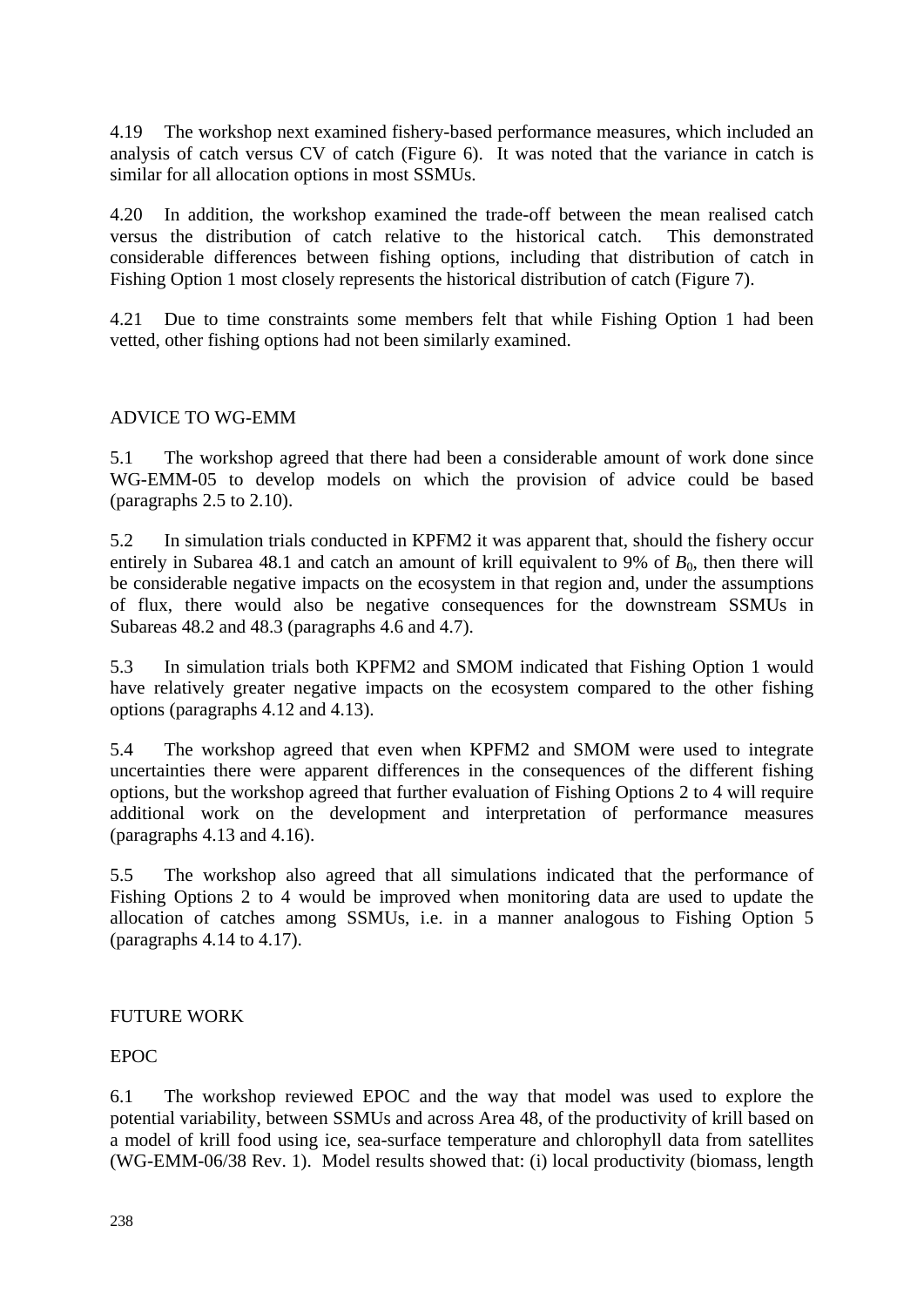and recruitment) can vary widely between SSMUs at a given time, (ii) variation in recruitment over the time series can be up to 1.2 in some SSMUs, (iii) SSMU-scale processes may be too small for modelling krill dynamics, and (iv) regional movement models may not be needed to model areas within regions. The fits to existing data for the Antarctic Peninsula are promising.

6.2 The workshop noted that larger areas, such as SSMU groups and subareas, may be better suited to the modelling of krill dynamics. The workshop also noted that the scale of SSMUs was appropriate for the modelling of predator dynamics, and the interactions between predators and the fishery.

6.3 The workshop encouraged future work to tune the EPOC models to data and to provide important parameters for existing models (see also paragraph 2.5).

# SMOM

6.4 The workshop encouraged future work to further develop the adaptive management framework in SMOM (see also paragraph 2.7). It was noted that some of this development would require considerable work.

# KPFM2

6.5 The workshop recognised the considerable work in the development of KPFM2 to date and encouraged the authors to continue that development, particularly in relation to evaluation of feedback management procedures and conditioning to data.

Aggregate performance measures

6.6 The workshop encouraged the development of an agreed set of aggregate performance measures which are comprehensive and reliable, and cover the range of information outlined in paragraph 2.12.

# Understanding fleet dynamics

6.7 The workshop recognised that it will be important for future modelling frameworks to capture some of the dynamics of the fishery. For example, how skippers make decisions about where they fish and when. Factors such as the abundance of krill, sea-ice conditions and the condition, location and colour of krill, as well as fishing experience, are important considerations in targeted fishing.

6.8 The workshop encouraged WG-EMM to consider this issue further.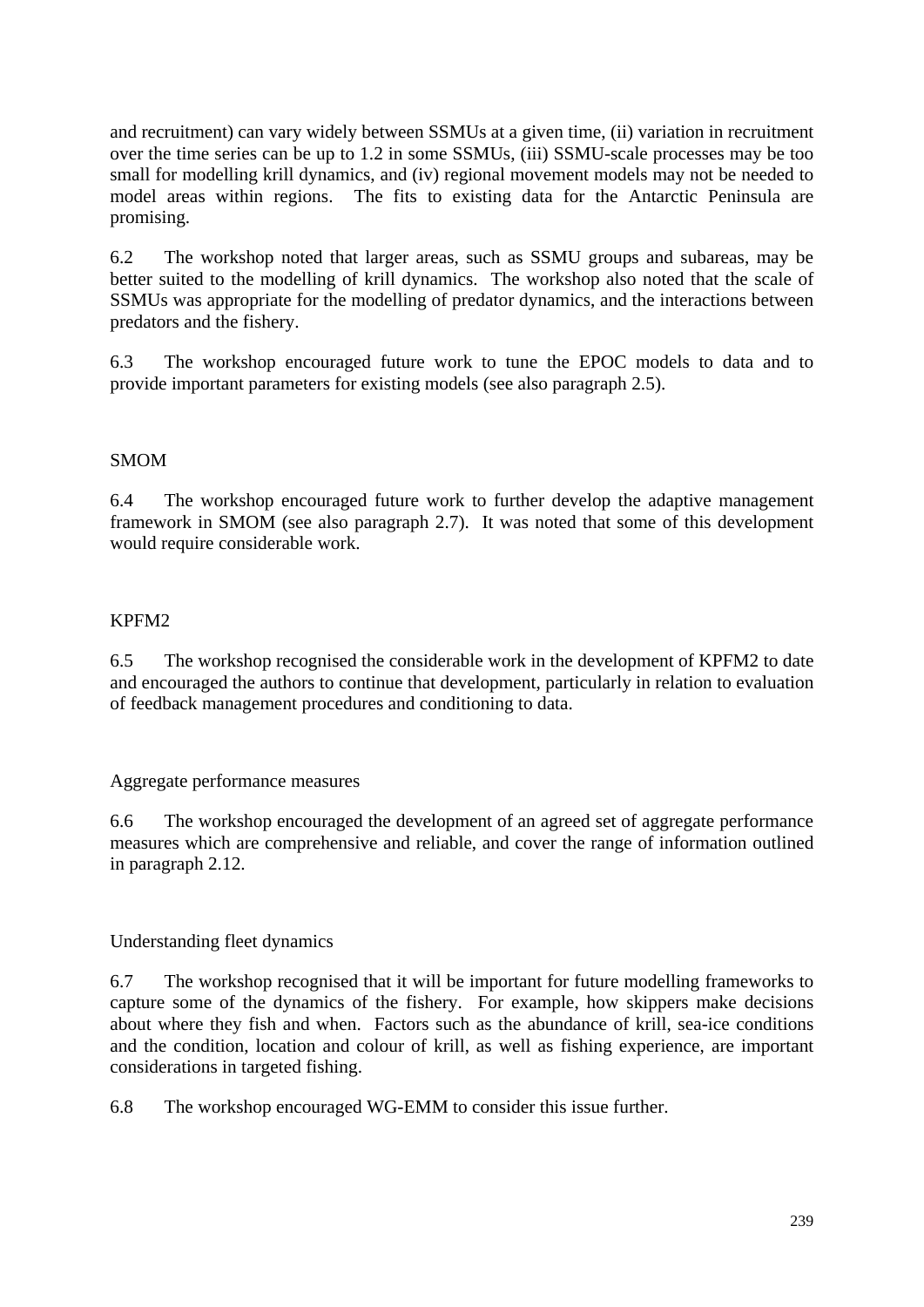### Technical forum

6.9 The workshop encouraged intersessional discussions to provide guidance to model developers on issues such as:

- improvements and refinements to models
- incorporation of future needs into models
- developing datasets to provide further parameter estimations
- evaluation of the performance of models in relation to agreed technical requirements.

Spatially explicit management procedures

6.10 The workshop agreed that Fishing Options 5 (feedback management) and 6 (pulse fishing) need to be explored further. In that respect, the workshop recommended that consideration be given to defining what is meant by Fishing Option 6. In considering and evaluating both options, the workshop recommended that WG-EMM consider how knowledge, such as through field research including monitoring programs, might be acquired to assist in designing these options and for effectively implementing them in the longer term.

6.11 The workshop encouraged further development of spatially explicit management frameworks and to advance methods for use by CCAMLR to evaluate such management frameworks for krill, including, *inter alia*:

- (i) development of operating models;
- (ii) development and evaluation of decision rules for adjusting fishing activities (e.g. catch limits) based on field data in the future;
- (iii) further development of performance measures and the means for providing integrated advice to the Commission on the relative merits of different strategies with respect to Article II.

#### ADOPTION OF REPORT AND CLOSE OF WORKSHOP

7.1 The report of the workshop was adopted.

7.2 In closing the workshop, the Co-conveners of the workshop, Ms Akkers and Dr Reiss, thanked Drs É. Plagányi (South Africa), A. Constable (Australia), G. Watters (USA), Hill, Mr Hinke and Dr Reid for further developing the three models which had been used by the workshop, and for undertaking numerous trials during the workshop. The Co-conveners also thanked the participants for their contributions which led to the success of the workshop. The workshop had been difficult and covered a substantial amount of work. The Co-conveners also thanked the Secretariat staff for their support.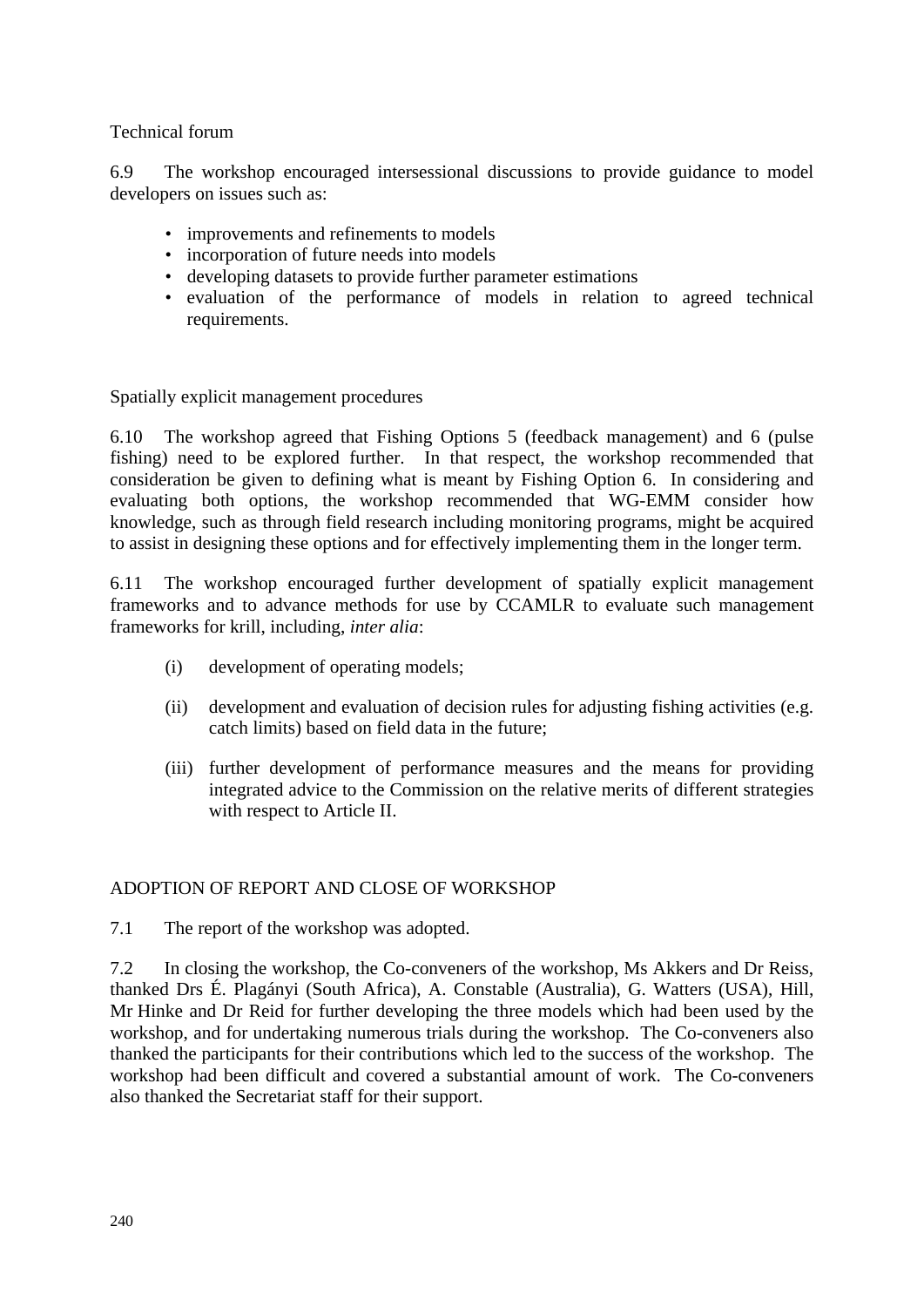7.3 Dr Constable, on behalf of the workshop, thanked the Co-conveners for their thorough preparations which had kept the workshop on track. Their guidance and leadership had allowed the workshop to articulate important issues and to achieve its aims.

7.4 The workshop was closed.

#### **REFERENCES**

Siegel, V. and R.M. Quetin. 2003. Krill (*Euphausia superba*) recruitment indices from the western Antarctic Peninsula: are they representative of larger regions? *Polar Biol*., 26: 672–679.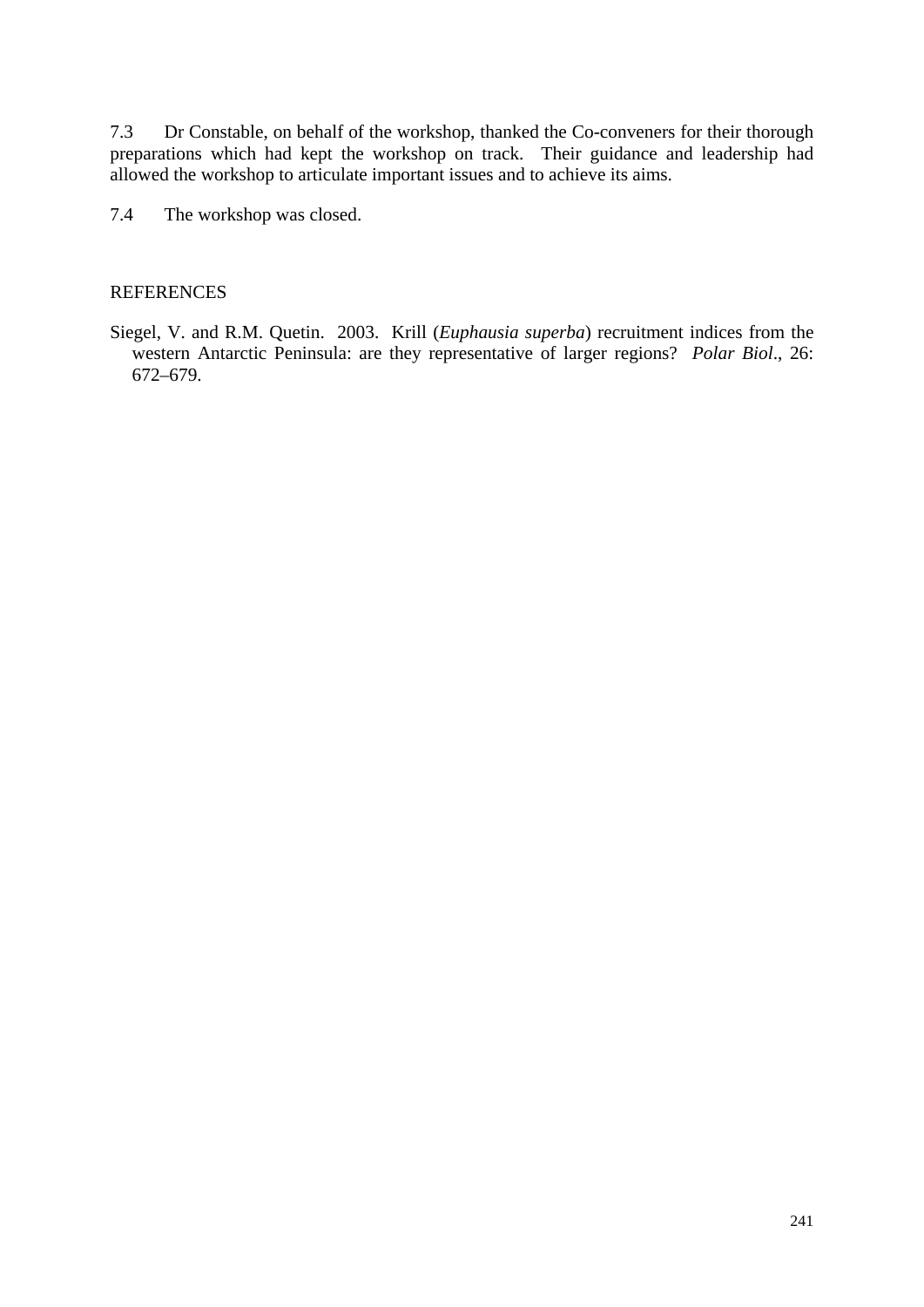

Figure 1: Potential forms of the relationship between prey availability (expressed as per capita foraging success) and the dynamic response of a predator population (the proportion of adults that breed). The central line shows a proportional response (shape parameter used in KPFM2, *rphi* = 1), while the upper  $(rphi = 0.37)$  and lower curves  $(rphi = 2.70)$  show the hyperstable and hyperdepletion situations respectively.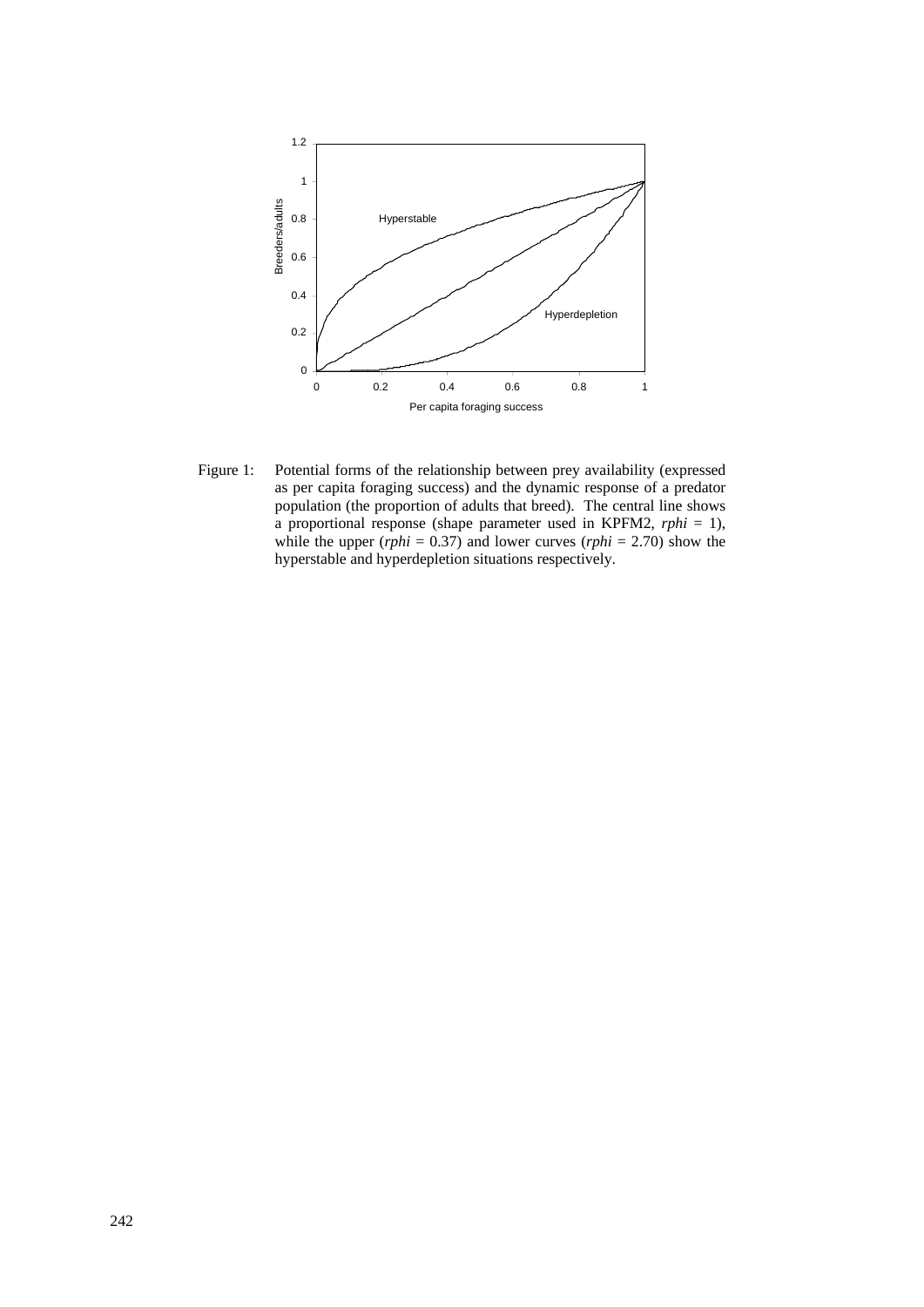|                   |              | Aggregate Sum<br>Fishery Sum - Ecosystem Sum |              |              |                                    | Aggregate Product<br>Fishery Product - Ecosystem Sum |                      |                                |
|-------------------|--------------|----------------------------------------------|--------------|--------------|------------------------------------|------------------------------------------------------|----------------------|--------------------------------|
| SSMU 15           | 0.85<br>0.59 | 0.82<br>0.7                                  | 0.81<br>0.7  | 0.8<br>0.69  | 0.84<br>SSMU15<br>0.54             | 0.78<br>0.55                                         | 0.76<br>0.56         | 0.74<br>0.57                   |
| SSMU 14           | 0.93<br>0.75 | 0.82<br>0.75                                 | 0.82<br>0.76 | 0.4<br>0.76  | 0.92<br>SSMU <sub>14</sub><br>0.54 | 0.78<br>0.58                                         | 0.76<br>0.53         | 0 <sub>A</sub><br>0.49         |
| SSMU 13           | 0.93<br>0.77 | 0.82<br>0.76                                 | 0.81<br>0.75 | 0.8<br>0.75  | 0.92<br>SSMU <sub>13</sub><br>0    | 0.78<br>0                                            | 0.76<br>$\mathbf 0$  | 0.74<br>0                      |
| SSMU 12           | 0.89<br>0.72 | 0.78<br>0.71                                 | 0.76<br>0.7  | 0.74<br>0.69 | 0.88<br>SSMU12<br>0                | 0.74<br>0                                            | 0.72<br>$\mathbf 0$  | 0.69<br>0                      |
| SSMU 11           | 0.9<br>0.69  | 0.8<br>0.71                                  | 0.77<br>0.66 | 0.71<br>0.62 | 0.9<br>SSMU <sub>11</sub><br>0     | 0.76<br>0                                            | 0.72<br>$\mathbf{0}$ | 0.67<br>$\mathbf{0}$           |
| SSMU 10           | 0.69<br>0.49 | 0.81<br>0.67                                 | 0.75<br>0.61 | 0.69<br>0.57 | 0.62<br>SSMU10<br>0                | 0.77<br>0                                            | 0.71<br>$\mathbf{0}$ | 0.64<br>0                      |
| SSMU 9            | 0.92<br>0.74 | 0.81<br>0.71                                 | 0.8<br>0.71  | 0.78<br>0.71 | 0.92<br>SSMU 9<br>0                | 0.76<br>0                                            | 0.75<br>$\mathbf{0}$ | 0.73<br>0                      |
| SSMU 8            | 0.89<br>0.71 | 0.76<br>0.7                                  | 0.76<br>0.7  | 0.76<br>0.71 | 0.88<br>SSMU 8<br>0                | 0.73<br>0                                            | 0.72<br>$\mathbf{0}$ | 0.7<br>$\mathbf{o}$            |
| SSMU 7            | 0.87<br>0.69 | 0.81<br>0.73                                 | 0.8<br>0.73  | 0.79<br>0.73 | 0.86<br>SSMU 7<br>0.61             | 0.76<br>0.52                                         | 0.75<br>0.52         | 0.73<br>0.51                   |
| SSMU <sub>6</sub> | 0.91<br>0.72 | 0.79<br>0.72                                 | 0.79<br>0.72 | 0.78<br>0.72 | 0.9<br>SSMU 6<br>0                 | 0.75<br>0                                            | 0.74<br>$\mathbf 0$  | 0.72<br>0                      |
| SSMU 5            | 0.88<br>0.7  | 0.76<br>0.69                                 | 0.76<br>0.7  | 0.76<br>0.7  | 0.87<br>SSMU 5<br>0                | 0.73<br>0                                            | 0.72<br>$\mathbf{0}$ | 0.7<br>$\mathbf{o}$            |
| SSMU 4            | 0.77<br>0.61 | 0.76<br>0.7                                  | 0.76<br>0.7  | 0.76<br>0.71 | 0.74<br>SSMU 4<br>0.48             | 0.73<br>0.55                                         | 0.72<br>0.54         | 0.71<br>0.52                   |
| SSMU 3            | 0.67<br>0.5  | 0.77<br>0.7                                  | 0.77<br>0.7  | 0.75<br>0.71 | 0.57<br>SSMU 3<br>0                | 0.74<br>0.54                                         | 0.72<br>0.54         | 0.7<br>0.54                    |
| SSMU <sub>2</sub> | 0.9<br>0.72  | 0.78<br>0.71                                 | 0.77<br>0.71 | 0.76<br>0.72 | 0.89<br>SSMU <sub>2</sub><br>0     | 0.74<br>0                                            | 0.73<br>$\mathbf{0}$ | 0.71<br>$\mathbf{o}$           |
| SSMU 1            | 0.91<br>0.77 | 0.78<br>0.76                                 | 0.79<br>0.77 | 0.4<br>0.77  | 0.9<br>SSMU 1<br>0                 | 0.74<br>0                                            | 0.74<br>0            | 0 <sub>A</sub><br>$\mathbf{0}$ |
|                   |              | ı                                            |              |              |                                    |                                                      |                      |                                |
|                   | $\mathbf{1}$ | $\overline{2}$                               | 3            | 4            | Fishing options 1                  | $\overline{2}$                                       | 3                    | $\overline{\mathbf{4}}$        |

Figure 2: Examples of summarised results from KPFM2. Tables (a) and (b) present aggregate measures of fishery performance (top number in each cell) and ecosystem performance (lower number in each cell), for each SSMU (rows) resulting from each of four fishing options (columns). The shade of each cell indicates the relative value of the fishery and ecosystem aggregates. Dark shades indicate that fishery performance exceeds ecosystem performance while light shades indicate that ecosystem performance exceeds fishery performance. Intermediate shades are closer to a balanced trade-off where fishery and ecosystem performance are similar. The aggregate values in (a) are arithmetic means of component performance measures while those in (b) are geometric means. While arithmetic means show the average performance across components, geometric means indicate the simultaneous performance. Geometric means are sensitive to zeros. An ecosystem aggregate value of zero suggests that at least one ecosystem component is not meeting a performance criterion. The SSMUs are as follows: Antarctic Peninsula pelagic area (1), west (2); Drake Passage west (3), east (4); Bransfield Strait west (5), east (6); Elephant Island (7), east (8); South Orkney Islands pelagic area (9), west (10), northeast (11), southeast (12); and South Georgia pelagic area (13), west (14), east (15).

 $\Omega$  $0.5$ 

 $\blacksquare$ 

 $\blacksquare$ 

 $\mathbf{1}$ 

 $-1$  $-0.5$ 

 $\Box$ 

 $\overline{\phantom{a}}$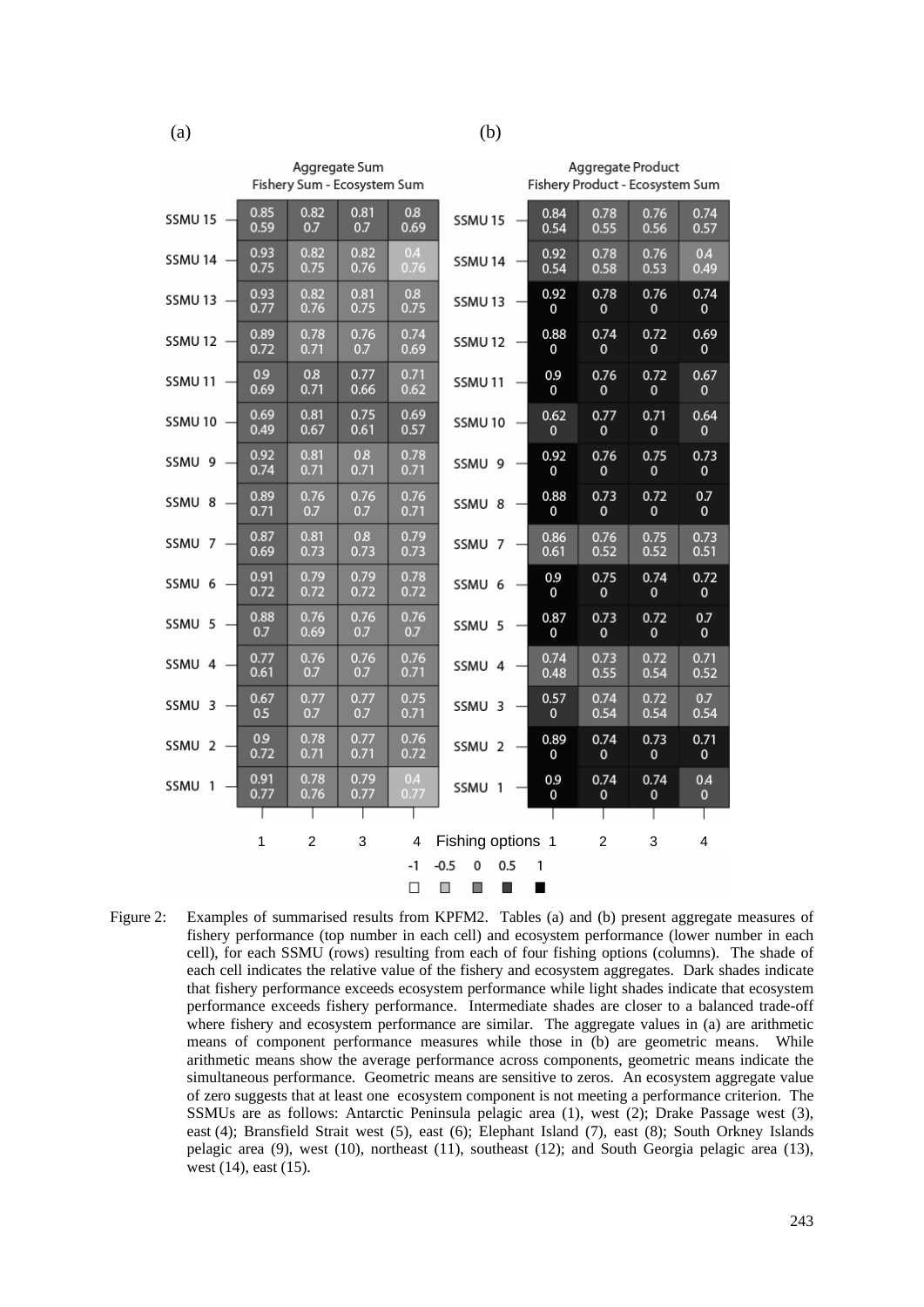

Figure 3: Penguin abundance trajectories demonstrating the effect of fishing occurring only in the SSMUs in Subarea 48.1 (SSMUs 1–8). The solid black lines are medians and the dashed black lines bound the 90% probability envelopes. These simulations were conducted with  $\gamma$  equal to 0.09. Penguins do not breed in SSMUs 1, 9 and 13. See Figure 2 for the list of SSMUs.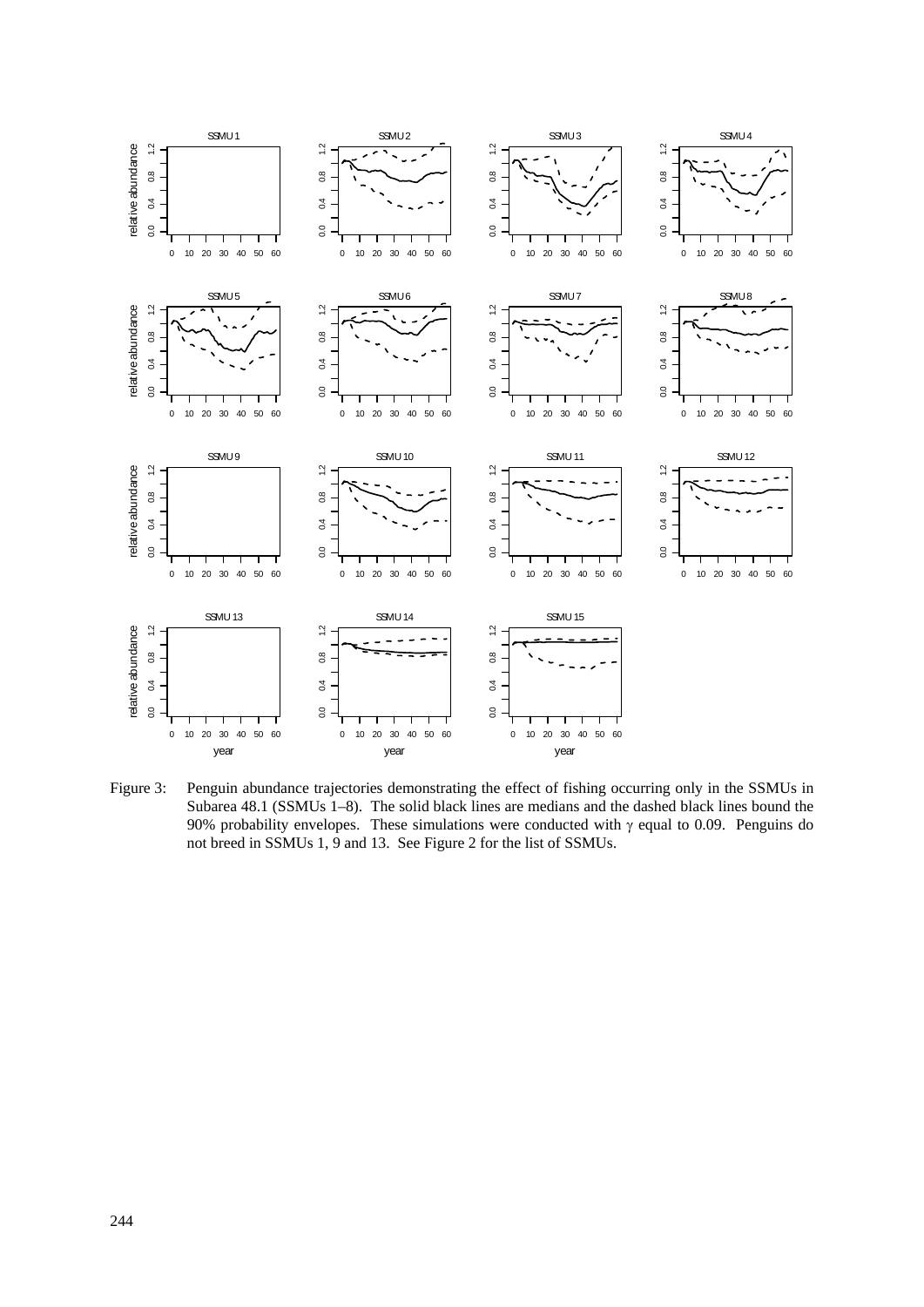

Figure 4(a): Predator abundance trajectories (seals, penguins, whales and fish) and median relative catch from KPFM2 under Fishing Options 1 (black) and 4 (grey) in SSMU 3 (Drake Passage west) and in SSMU 10 (South Orkney west).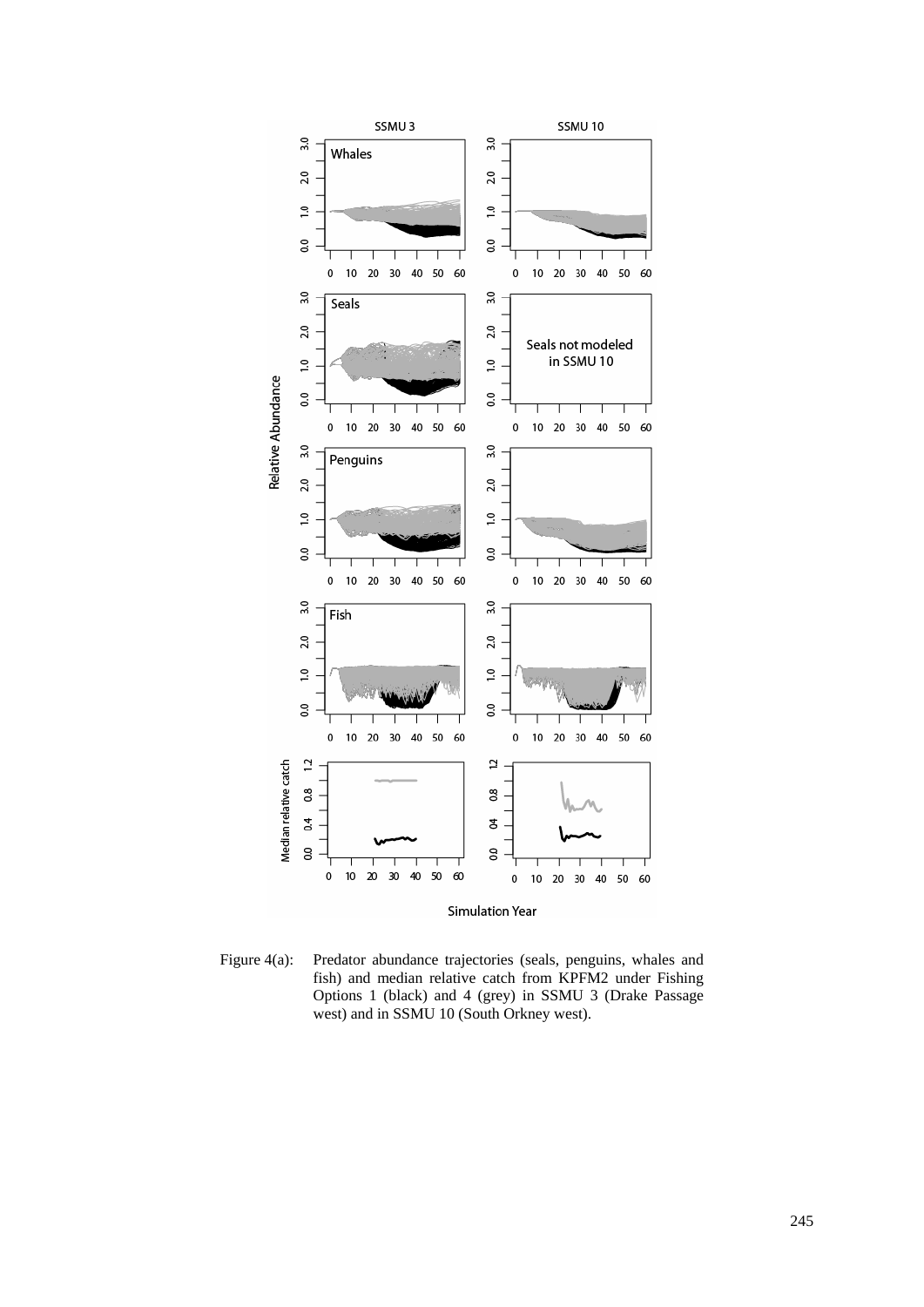

Figure 4(b): Population trajectories generated by SMOM of penguin and seal abundance (in terms of numbers) in SSMU 3 (Drake Passage west) and SSMU 10 (South Orkney west) compared under Fishing Options 1 and 4, from 120 model representations and when using a model version that assumes no krill movement between SSMUs. Three individual trajectories are shown, with the median represented as a dark dotted line and the shaded areas showing the 90% probability envelopes. Note that trajectories assume fishing occurs for the first 20 years, but is set to zero thereafter to assess resource recovery.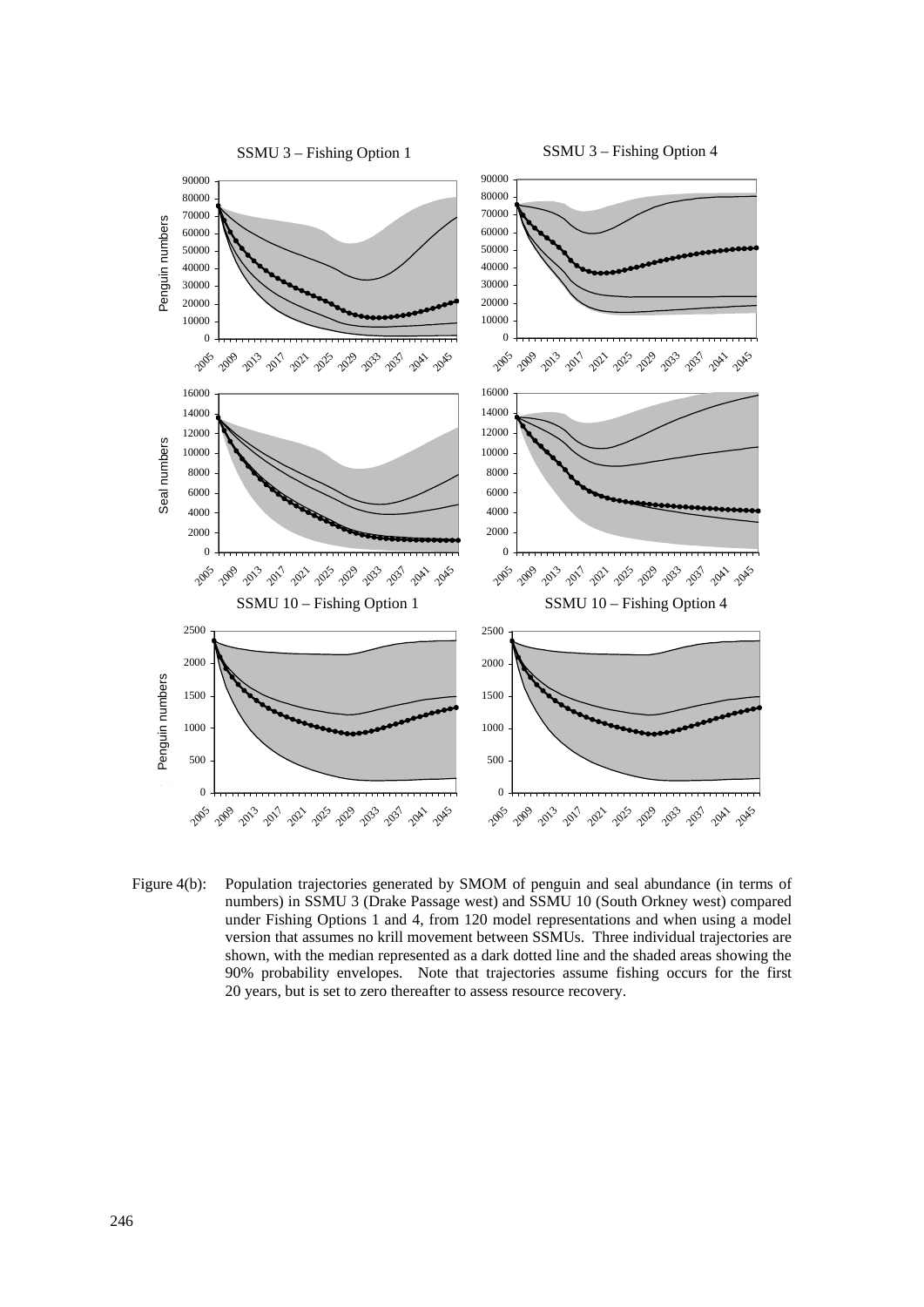

Figure 5(a): KPFM2 example output of an MSE leading to reallocation of fishery catch under four combinations of model uncertainty. In each example, a single reassessment of the difference between krill standing stock and predator demand is conducted in year 15 that results in a reduced reallocation of catch to the fishery in SSMU 10 (South Orkney west). The panels illustrate two main effects of the reallocation. The fishery is able to catch the full allocation after the reassessment because the allocation has been reduced, and predators recover in response to reduced catches (but the degree of this response is uncertain).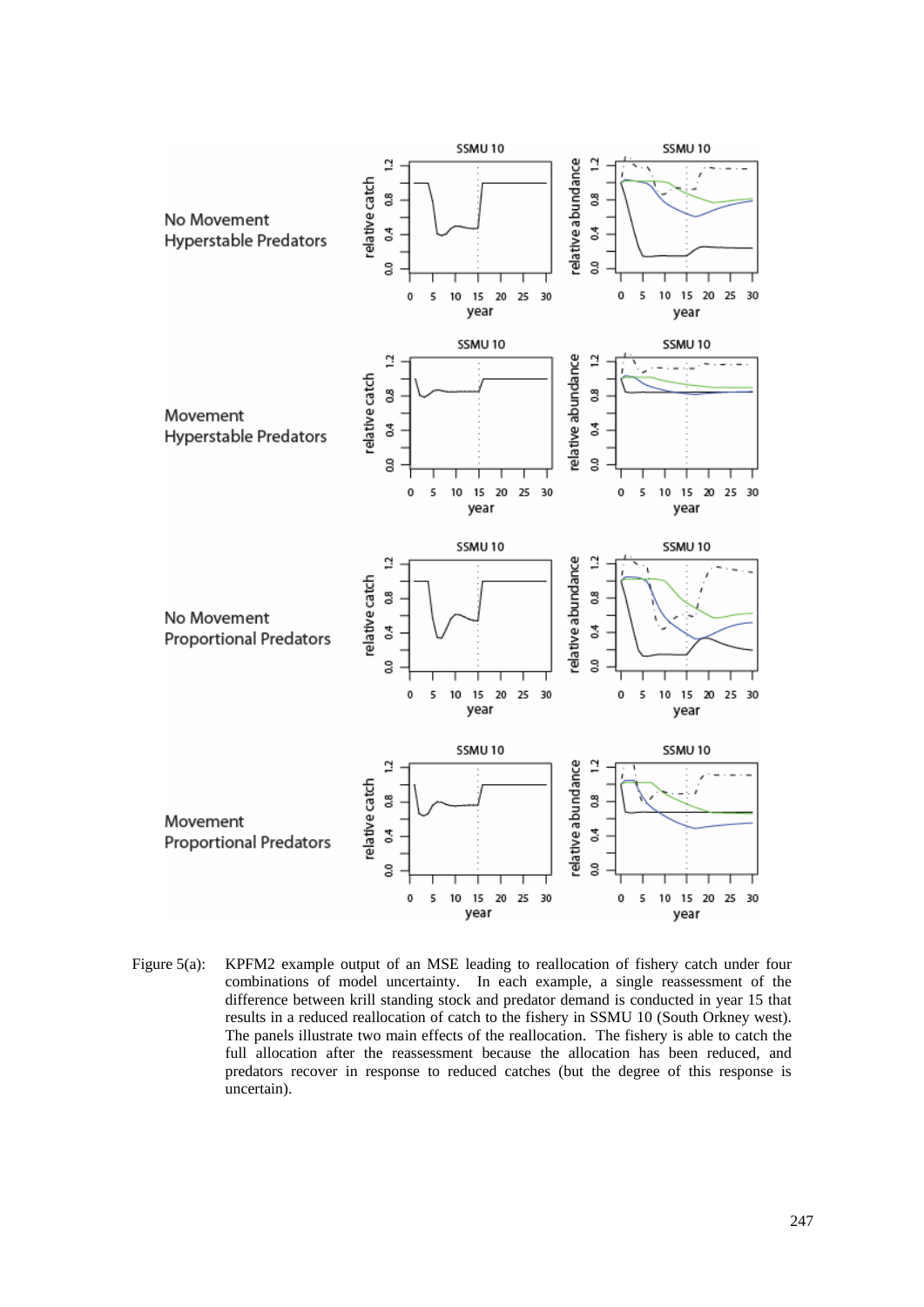



Figure 5(b): SMOM example output of an MSE. Plots show predicted change in abundance for penguins and seals in SSMU 3 (Drake Passage west) and SSMU 10 (South Orkney west, no seals) compared under two scenarios: no feedback in catch allocations (i.e. catches constant as per Fishing Option 1) (diamond symbols); and using a feedback control rule (circle symbols) based on a moderate amount of monitoring information available for all SSMUs. Trajectories represent the median and the shaded areas show the 90% probability envelopes for the feedback scenario – note that the lower 5%ile of the corresponding probability envelop for the no-feedback scenario is not shown but is necessarily lower.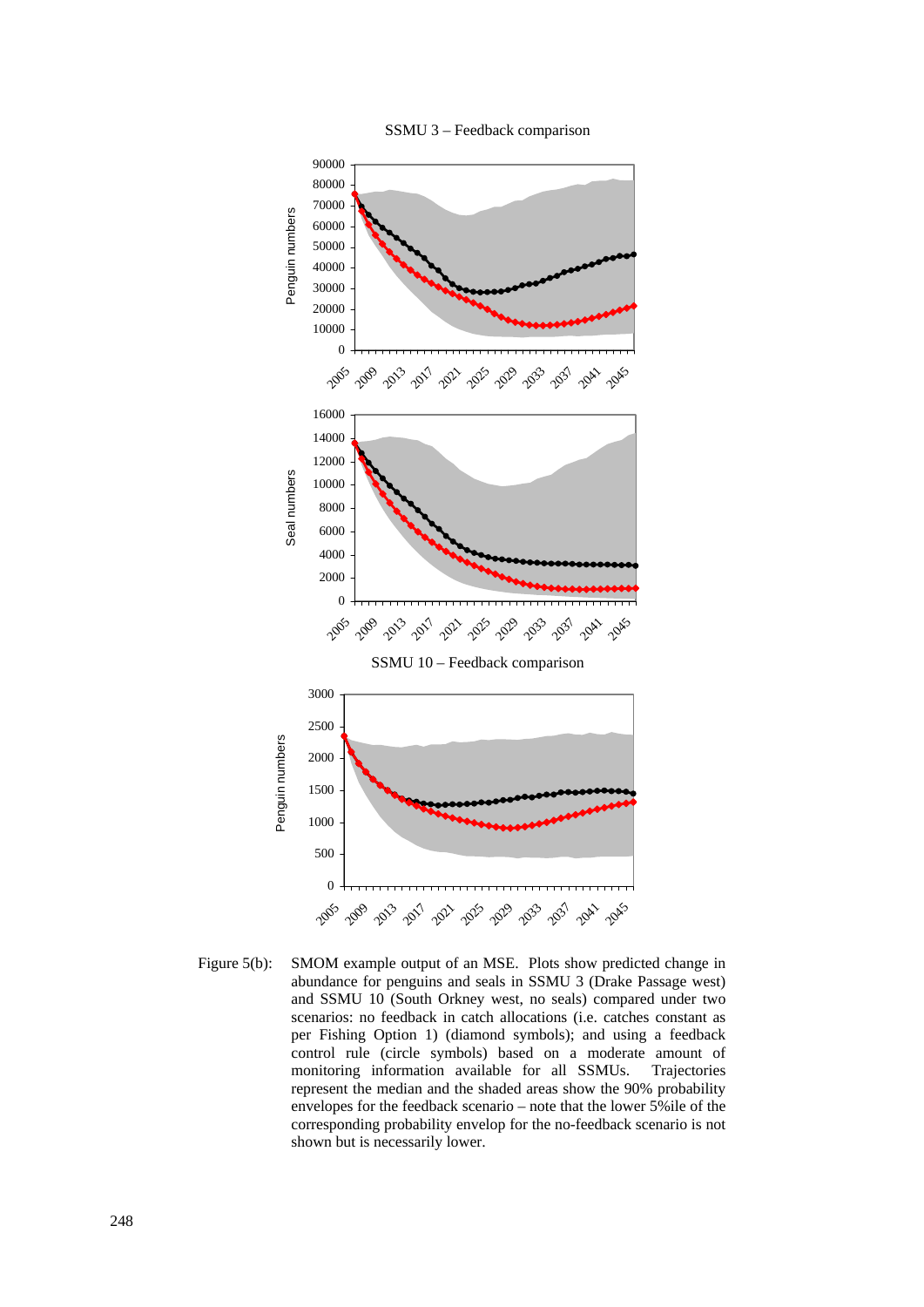

Trial-specific Tradeoffs: Fishery (x) vs. Fishery (y)

Figure 6: KPFM2 predictions of the trade-offs between mean realised catch and the CV of the catch under the four fishing options. Each cloud of points incorporates four sources of model uncertainty for each fishing option. Fishing Options 1 to 4 are identified by a shaded dot.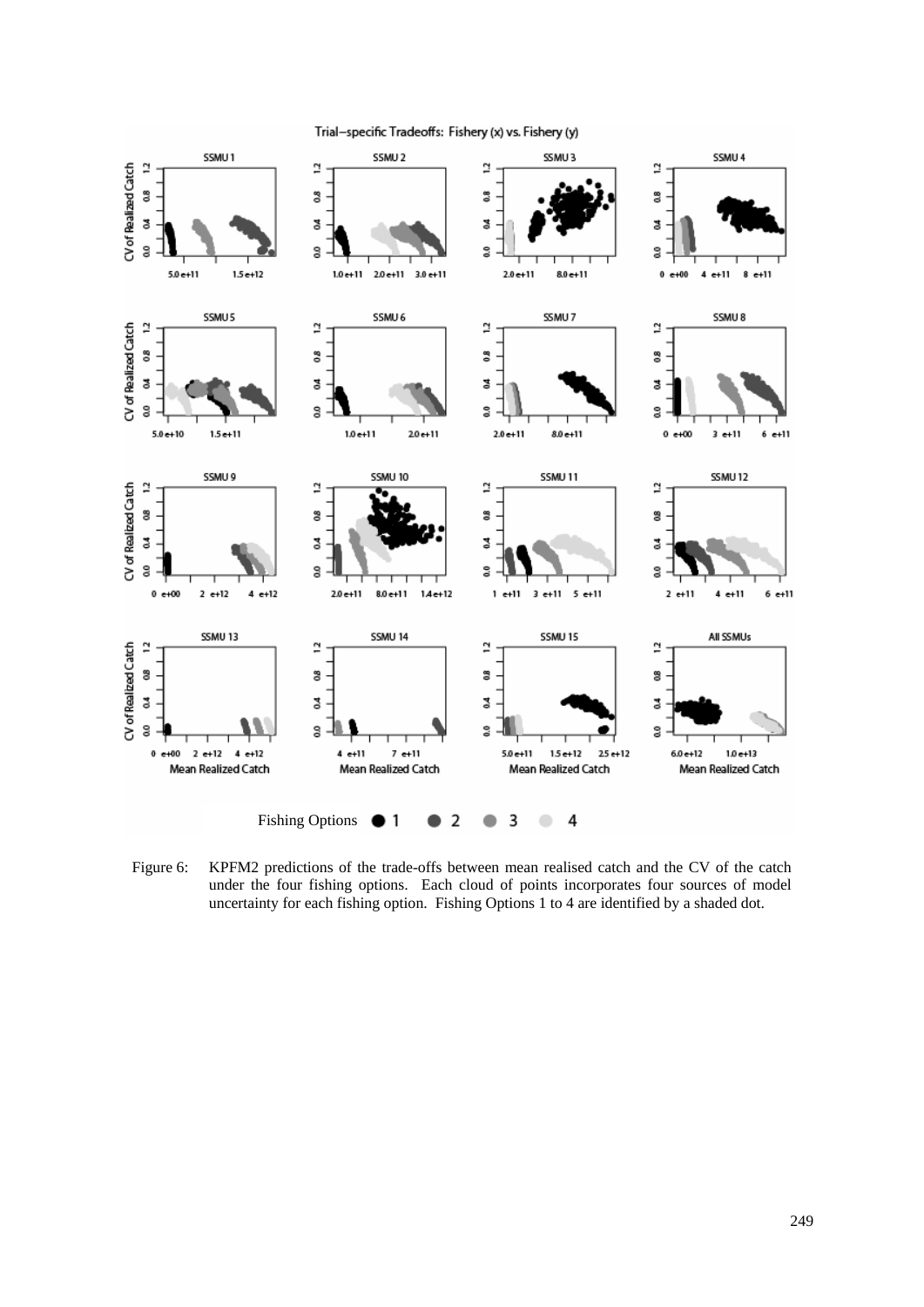

Trial-specific trade-offs: Fishery (x) versus Fishery (y)

Figure 7: Fishery performance trade-offs between the distributions of catch relative to the historical distributions of catch versus the mean realised catch. Note the scale of each panel is the same, allowing for direct comparison of realised catches in each area. Fishing Options 1 to 4 are identified by a shaded dot and represent model simulations that incorporated the two main sources of uncertainty.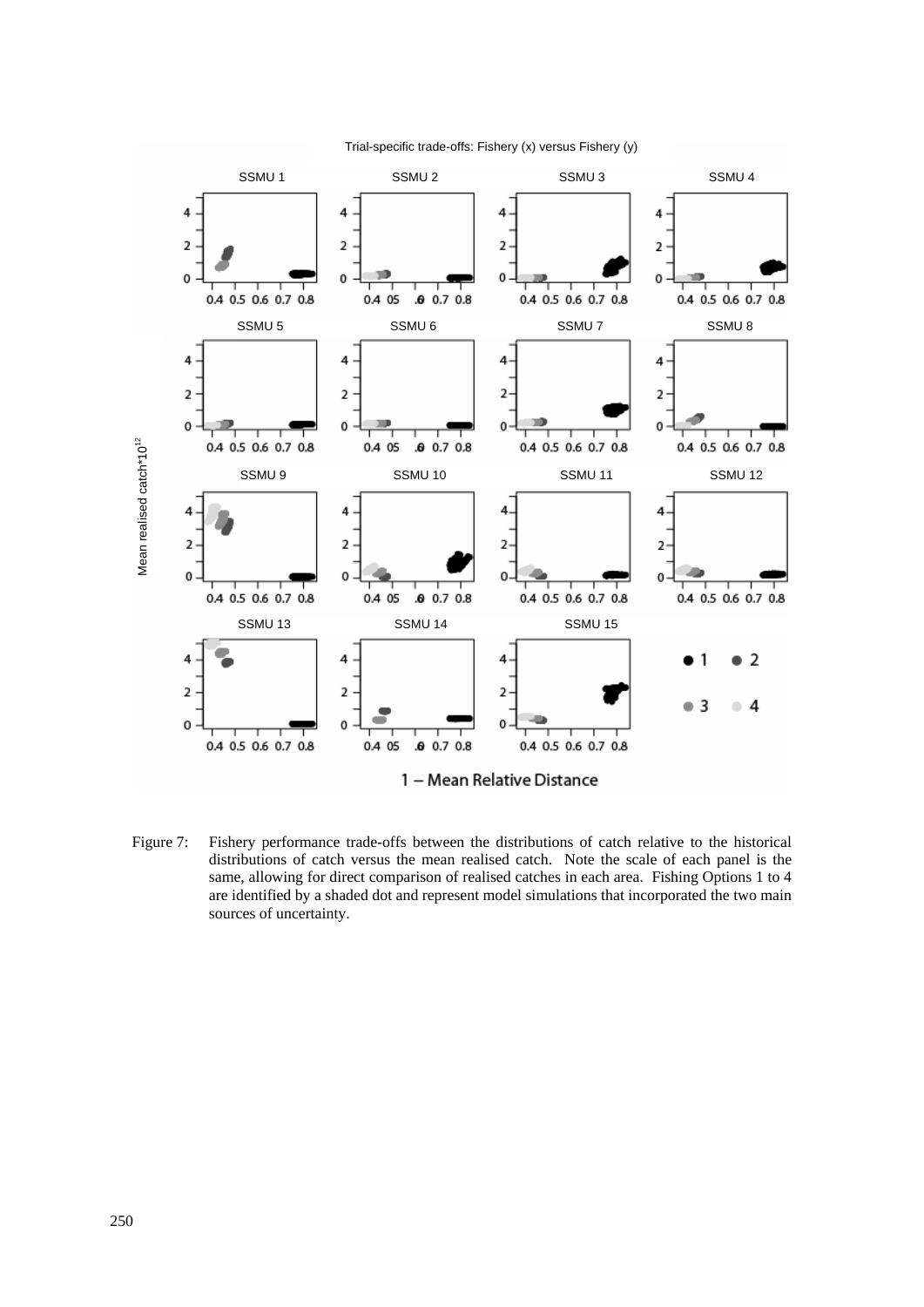# ATTACHMENT 1

### **AGENDA**

Second Workshop on Management Procedures (Walvis Bay, Namibia, 17 to 21 July 2006)

### 1. Introduction

- 1.1 Adoption of agenda
- 1.2 Co-convener presentation review of 2005 workshop findings: How did we get here?
- 1.3 Papers tabled for consideration during the workshop
- 2. State of modelling
	- 2.1 Requested model incorporations
	- 2.2 Status of EPOC
	- 2.3 Status of SMOM
	- 2.4 Status of KPFM
- 3. Review of parameter plausibility and sensitivity
	- 3.1 Alternate parameterisation of transport and advection
	- 3.2 Short time steps and/or seasonality
	- 3.3 Krill density to halt fishing
	- 3.4 Review plausibility, sensitivity and uncertainty in other parameters
- 4. Model outputs and performance measures
- 5. Provisional advice to WG-EMM
- 6. Future work
- 7. Adoption of report and close of workshop.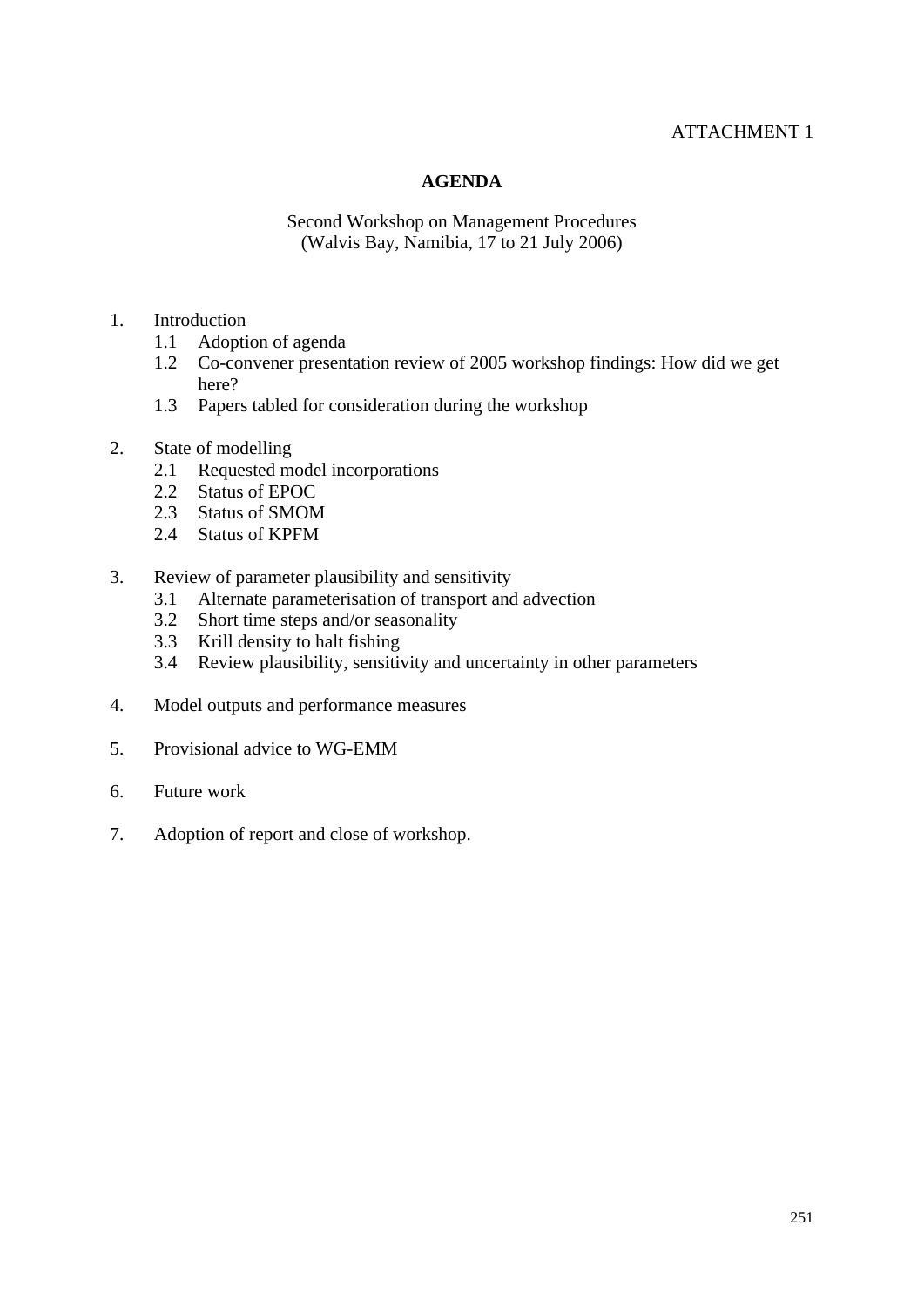# ATTACHMENT 2

# **LIST OF PARTICIPANTS**

#### Second Workshop on Management Procedures (Walvis Bay, Namibia, 17 to 21 July 2006)

| AGNEW, David (Dr)                               | Renewable Resources Assessment Group<br>Royal School of Mines Building<br><b>Imperial College</b><br><b>Prince Consort Road</b><br>London SW7 2BP<br><b>United Kingdom</b><br>d.agnew@imperial.ac.uk       |
|-------------------------------------------------|------------------------------------------------------------------------------------------------------------------------------------------------------------------------------------------------------------|
| AKKERS, Theressa (Ms)<br>(Workshop Co-convener) | <b>Offshore and High Seas Fisheries Management</b><br>Marine and Coastal Management<br><b>Environmental Affairs and Tourism</b><br>Private Bag X2<br>Rogge Bay 8012<br>South Africa<br>takkers@deat.gov.za |
| AMBABI, Steven (Mr)                             | Ministry of Fisheries and Marine Resources<br>Private Bag 13355<br>Windhoek<br>Republic of Namibia<br>sambabi@mfmr.gov.na                                                                                  |
| BIZIKOV, Vyacheslav (Dr)                        | <b>VNIRO</b><br>17a V. Krasnoselskaya<br>Moscow 107140<br>Russia<br>bizikov@vniro.ru                                                                                                                       |
| BLOCK, Malcolm (Mr)                             | Ministry of Fisheries and Marine Resources<br>PO Box 1594<br>Walvis Bay<br>Republic of Namibia<br>mblock@mfmr.gov.na                                                                                       |
| CONSTABLE, Andrew (Dr)                          | <b>Australian Government Antarctic Division</b><br>Department of the Environment and Heritage<br>Channel Highway<br>Kingston Tasmania 7050<br>Australia<br>andrew.constable@aad.gov.au                     |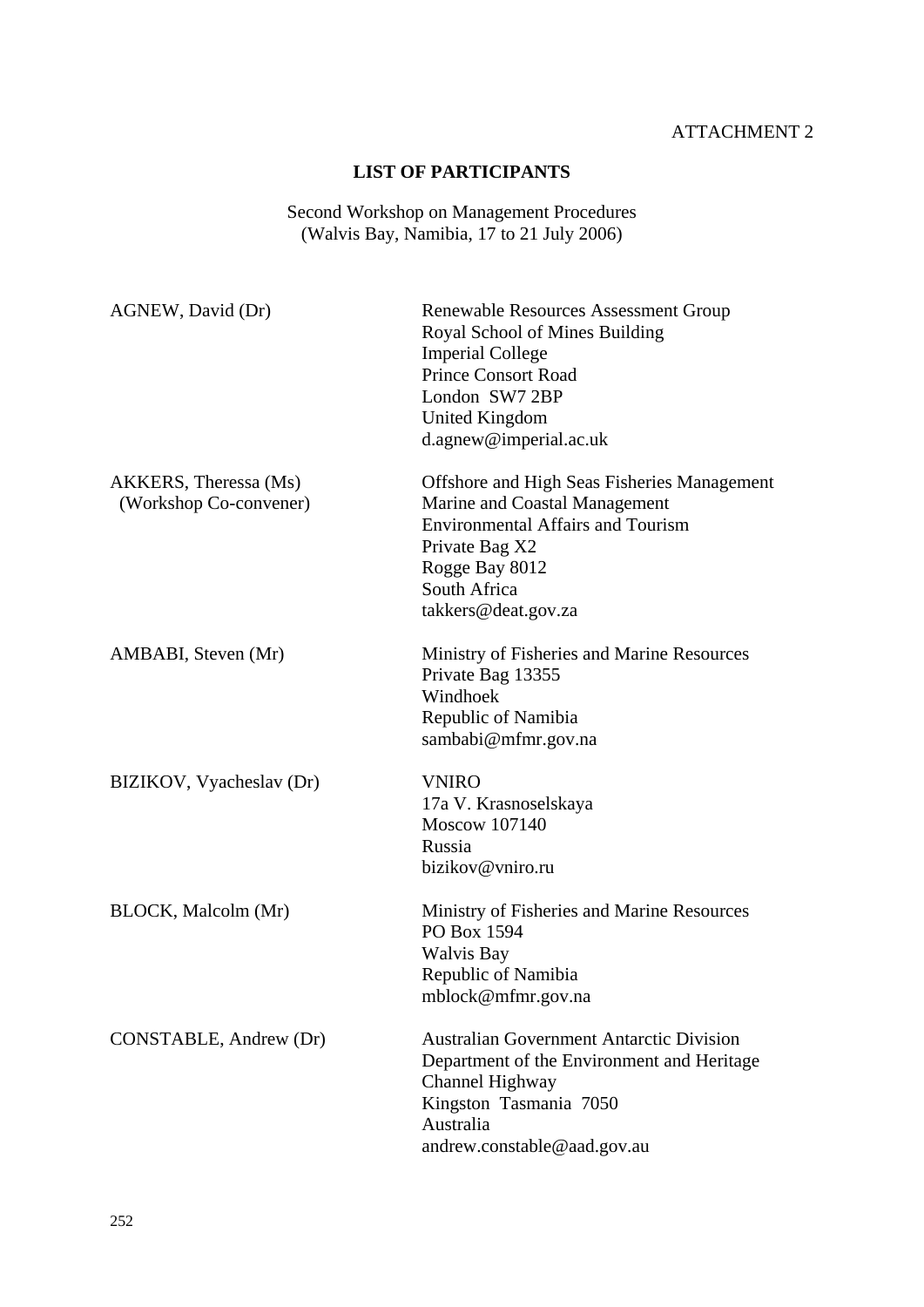| DUNDEE, Benedictus (Mr)                          | Ministry of Fisheries and Marine Resources<br>PO Box 394<br>Luderitz<br>Republic of Namibia<br>bdundee@mfmr.gov.na                                                      |
|--------------------------------------------------|-------------------------------------------------------------------------------------------------------------------------------------------------------------------------|
| FANTA, Edith (Dr)<br>Chair, Scientific Committee | Departamento Biologia Celular<br>Universidade Federal do Paraná<br>Caixa Postal 19031<br>81531-970 Curitiba, PR<br><b>Brazil</b><br>e.fanta@terra.com.br                |
| FERNHOLM, Bo (Prof.)                             | <b>Swedish Museum of Natural History</b><br>Box 50007<br>SE-104 05<br>Stockholm<br>Sweden<br>bo.fernholm@nrm.se                                                         |
| GOEBEL, Michael (Dr)                             | <b>US AMLR Program</b><br><b>Southwest Fisheries Science Center</b><br>8604 La Jolla Shores Drive<br>La Jolla, CA 92037<br><b>USA</b><br>mike.goebel@noaa.gov           |
| HILL, Simeon (Dr)                                | <b>British Antarctic Survey</b><br><b>Natural Environment Research Council</b><br>High Cross, Madingley Road<br>Cambridge CB3 0ET<br>United Kingdom<br>sih@bas.ac.uk    |
| HINKE, Jefferson (Mr)                            | <b>US AMLR Program</b><br><b>Southwest Fisheries Science Center</b><br>1352 Lighthouse Avenue<br>Pacific Grove, CA 93950-2097<br><b>USA</b><br>jefferson.hinke@noaa.gov |
| HOLT, Rennie (Dr)                                | <b>US AMLR Program</b><br><b>Southwest Fisheries Science Center</b><br>8604 La Jolla Shores Drive<br>La Jolla, CA 92037<br><b>USA</b><br>rennie.holt@noaa.gov           |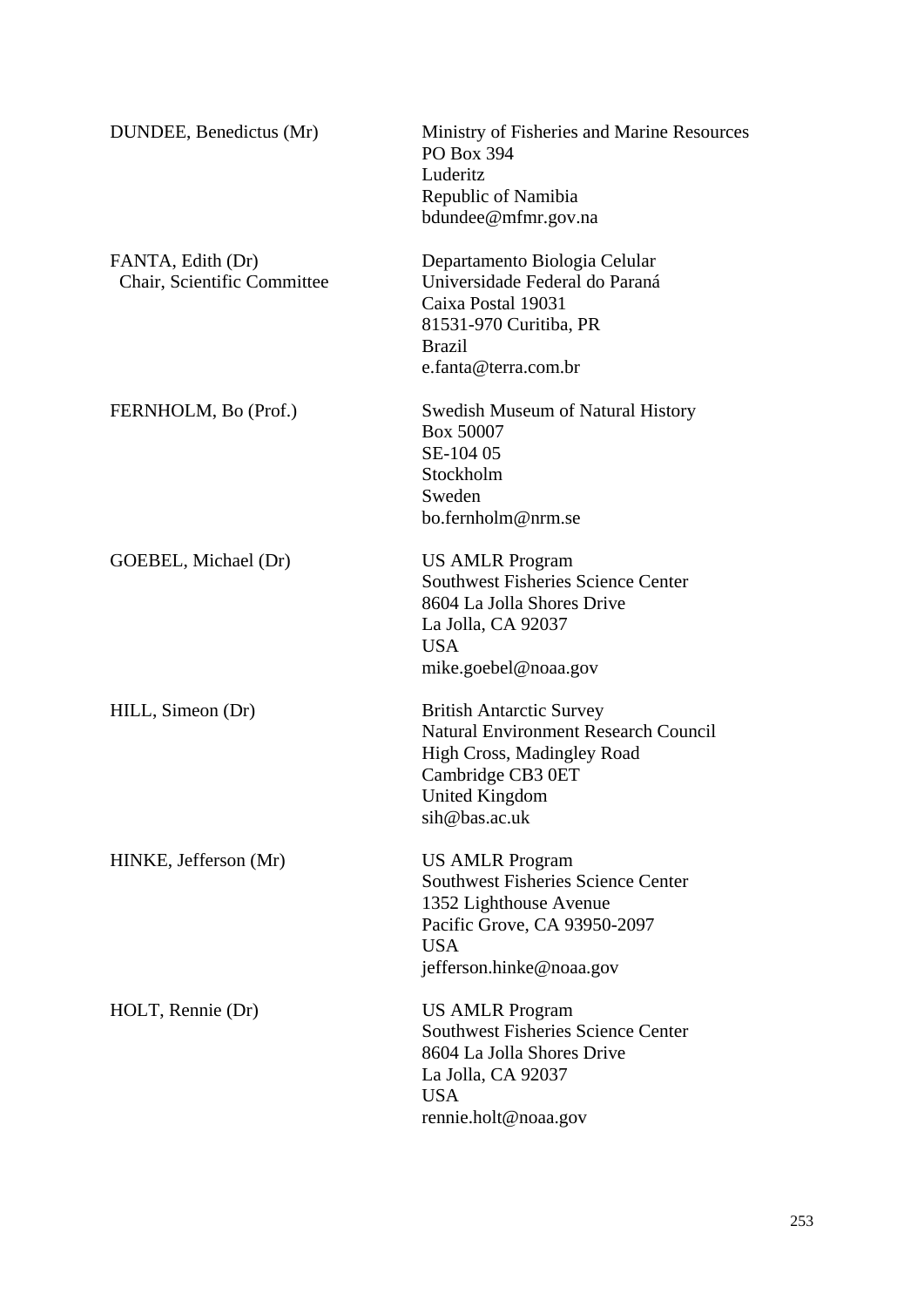| IILENDE, Titus (Mr)      | NatMIRC Swakopmund<br>Ministry of Fisheries and Marine Resources<br>PO Box 912<br>Swakopmund<br>Republic of Namibia<br>tiilende@mfmr.gov.na                                        |
|--------------------------|------------------------------------------------------------------------------------------------------------------------------------------------------------------------------------|
| IITEMBU, J. (Mr)         | NatMIRC Swakopmund<br>Ministry of Fisheries and Marine Resources<br>PO Box 912<br>Swakopmund<br>Republic of Namibia<br>jaiitembu@mfmr.gov.na                                       |
| JONES, Christopher (Dr)  | <b>US AMLR Program</b><br><b>Southwest Fisheries Science Center</b><br>8604 La Jolla Shores Drive<br>La Jolla, CA 92037<br><b>USA</b><br>chris.d.jones@noaa.gov                    |
| KASATKINA, Svetlana (Dr) | <b>AtlantNIRO</b><br>5 Dmitry Donskoy Str.<br>Kaliningrad 236000<br>Russia<br>ks@atlant.baltnet.ru                                                                                 |
| KAWAGUCHI, So (Dr)       | <b>Australian Government Antarctic Division</b><br>Department of the Environment and Heritage<br>Channel Highway<br>Kingston Tasmania 7050<br>Australia<br>so.kawaguchi@aad.gov.au |
| KIRCHNER, Carola (Dr)    | NatMIRC Swakopmund<br>Ministry of Fisheries and Marine Resources<br>PO Box 912<br>Swakopmund<br>Republic of Namibia<br>ckirchner@mfmr.gov.na                                       |
| KNUTSEN, Tor (Dr)        | <b>Institute of Marine Research</b><br>Department of Marine Environment<br>Nordnesgaten 50<br>PO Box 1870 Nornes<br>5817 Bergen<br>Norway<br>tor.knutsen@imr.no                    |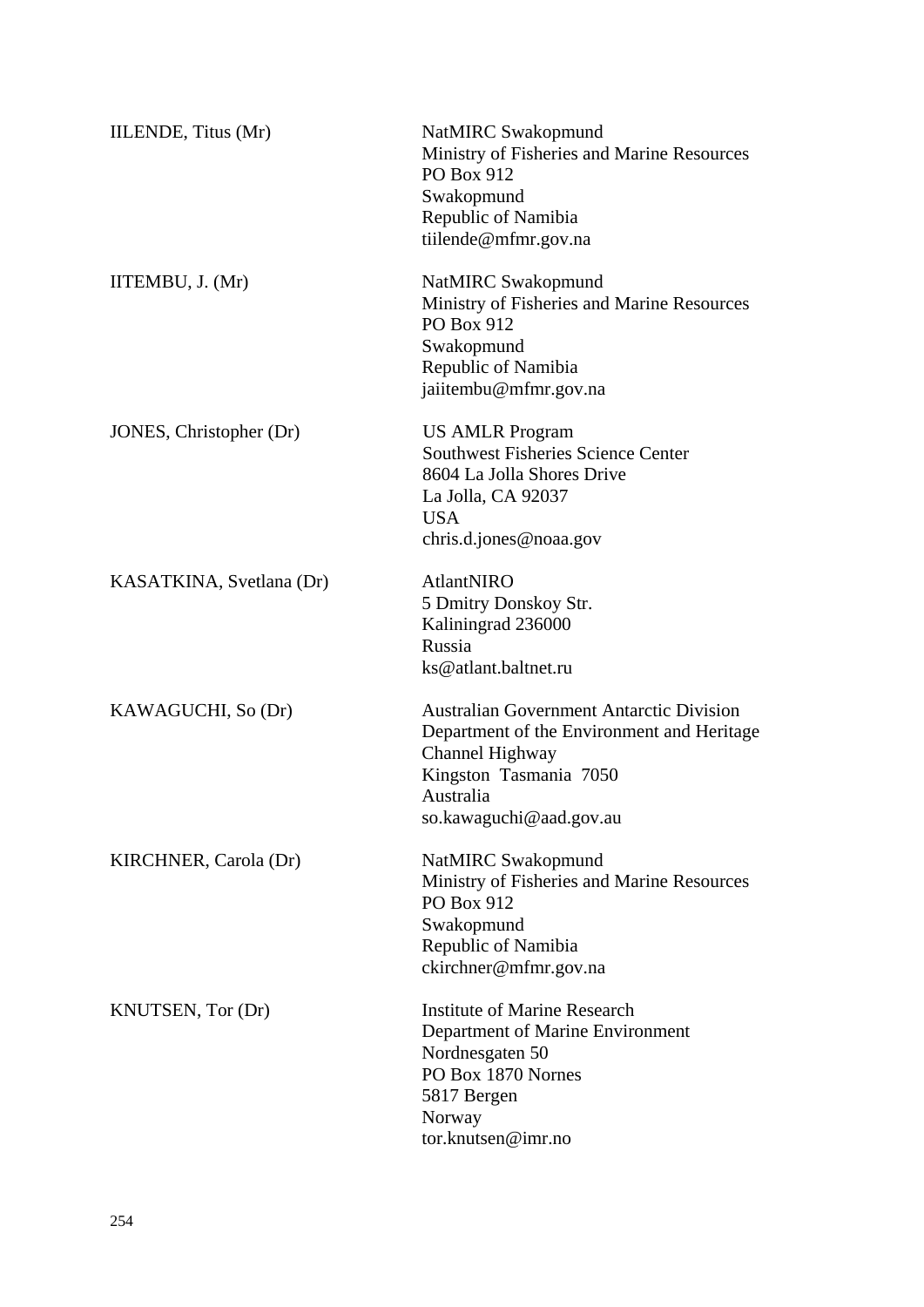| MAKHADO, Azwianewi (Mr) | <b>Offshore and High Seas Fisheries Management</b><br>Marine and Coastal Management<br><b>Environmental Affairs and Toursim</b><br>Private Bag X2<br>Rogge Bay 8012<br>South Africa<br>amakhado@deat.gov.za            |
|-------------------------|------------------------------------------------------------------------------------------------------------------------------------------------------------------------------------------------------------------------|
| MOROFF, Nadine (Ms)     | NatMIRC Swakopmund<br>Ministry of Fisheries and Marine Resources<br><b>PO Box 912</b><br>Swakopmund<br>Republic of Namibia<br>nmoroff@mfmr.gov.na                                                                      |
| MUKAPULI, Asser (Mr)    | Ministry of Fisheries and Marine Resources<br>PO Box 394<br>Luderitz<br>Republic of Namibia<br>mdmukapuli@mfmr.gov.na                                                                                                  |
| NAGANOBU, Mikio (Dr)    | <b>Southern Ocean Living Resources</b><br><b>Research Section</b><br>National Research Institute of Far Seas Fisheries<br>2-2-14, Fukuura, Kanazawa-ku<br>Yokohama, Kanagawa<br>236-8648 Japan<br>naganobu@affrc.go.jp |
| NICOL, Steve (Dr)       | <b>Australian Government Antarctic Division</b><br>Department of the Environment and Heritage<br>Channel Highway<br>Kingston Tasmania 7050<br>Australia<br>steve.nicol@aad.gov.au                                      |
| NICKANOR, Nande (Mr)    | NatMIRC Swakopmund<br>Ministry of Fisheries and Marine Resources<br>PO Box 912<br>Swakopmund<br>Republic of Namibia<br>nnickanor@mfmr.gov.na                                                                           |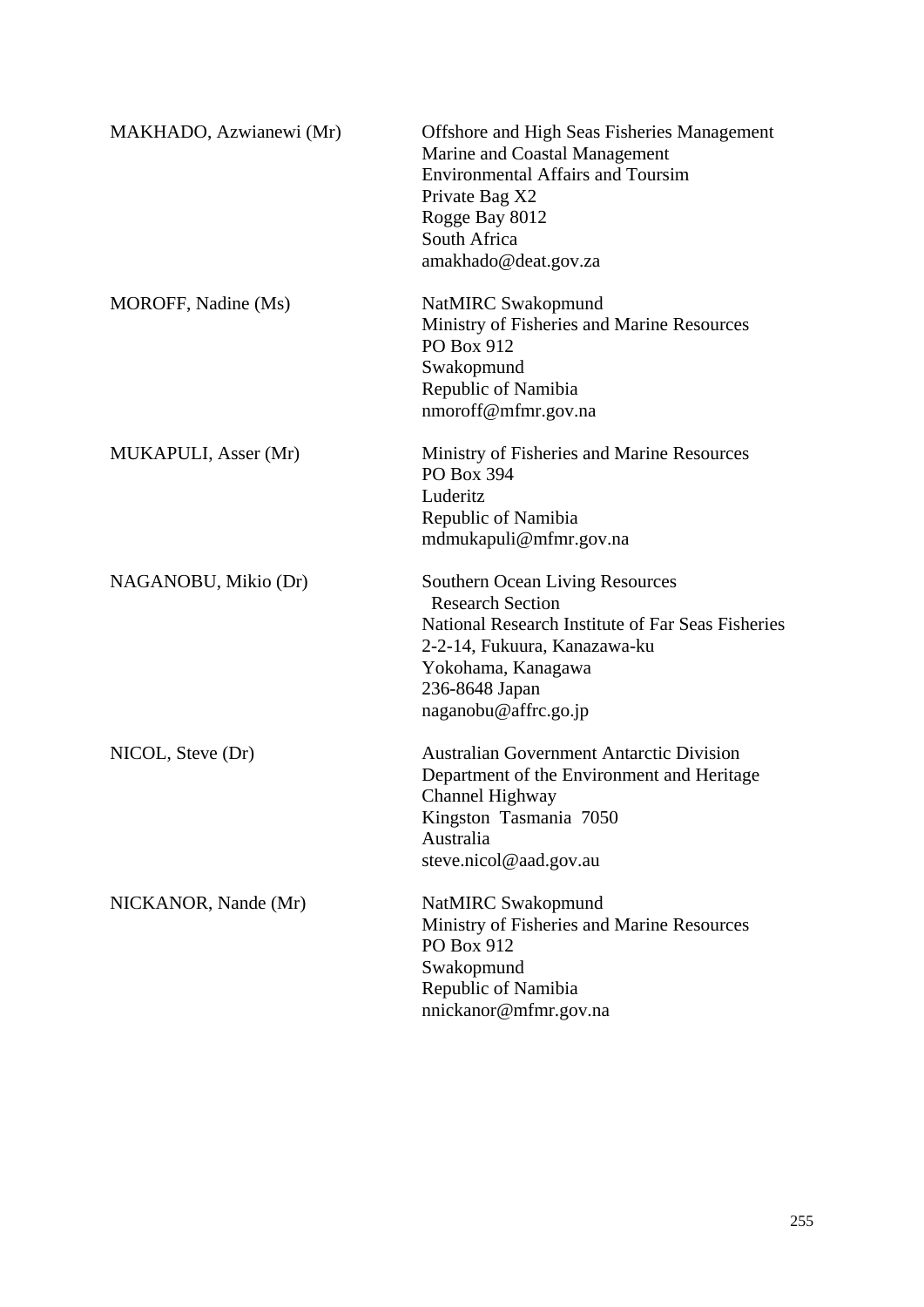| PINKERTON, Matt (Dr)                            | National Institute of Water and<br>Atmospheric Research (NIWA)<br>Private Bag 14-901<br>Kilbirnie<br>Wellington<br>New Zealand<br>m.pinkerton@niwa.co.nz                |
|-------------------------------------------------|-------------------------------------------------------------------------------------------------------------------------------------------------------------------------|
| PLAGÁNYI, Éva (Dr)                              | Department of Mathematics<br>and Applied Mathematics<br>University of Cape Town<br>Private Bag 7701<br>Rondebosch<br>South Africa<br>eva@maths.uct.ac.za                |
| PSHENICHNOV, Leonid (Mr)                        | YugNIRO<br>2 Sverdlov Str.<br>98300 Kerch<br>Ukraine<br>lkp@bikent.net                                                                                                  |
| REID, Keith (Dr)<br>(WG-EMM Convener)           | <b>British Antarctic Survey</b><br><b>Natural Environment Research Council</b><br>High Cross, Madingley Road<br>Cambridge CB3 0ET<br>United Kingdom<br>k.reid@bas.ac.uk |
| REISS, Christian (Dr)<br>(Workshop Co-convener) | <b>US AMLR Program</b><br><b>Southwest Fisheries Science Center</b><br>8604 La Jolla Shores Drive<br>La Jolla, CA 92037<br><b>USA</b><br>christian.reiss@noaa.gov       |
| SHIN, Hyoung-Chul (Dr)                          | Korea Polar Research Institute<br><b>KORDI</b><br>Ansan PO Box 29<br>Seoul 425 600<br>Republic of Korea<br>hcshin@kordi.re.kr                                           |
| <b>SCHIVUTE, Peter (Mr)</b>                     | Ministry of Fisheries and Marine Resources<br>PO Box 1594<br><b>Walvis Bay</b><br>Republic of Namibia<br>pschivute@mfmr.gov.na                                          |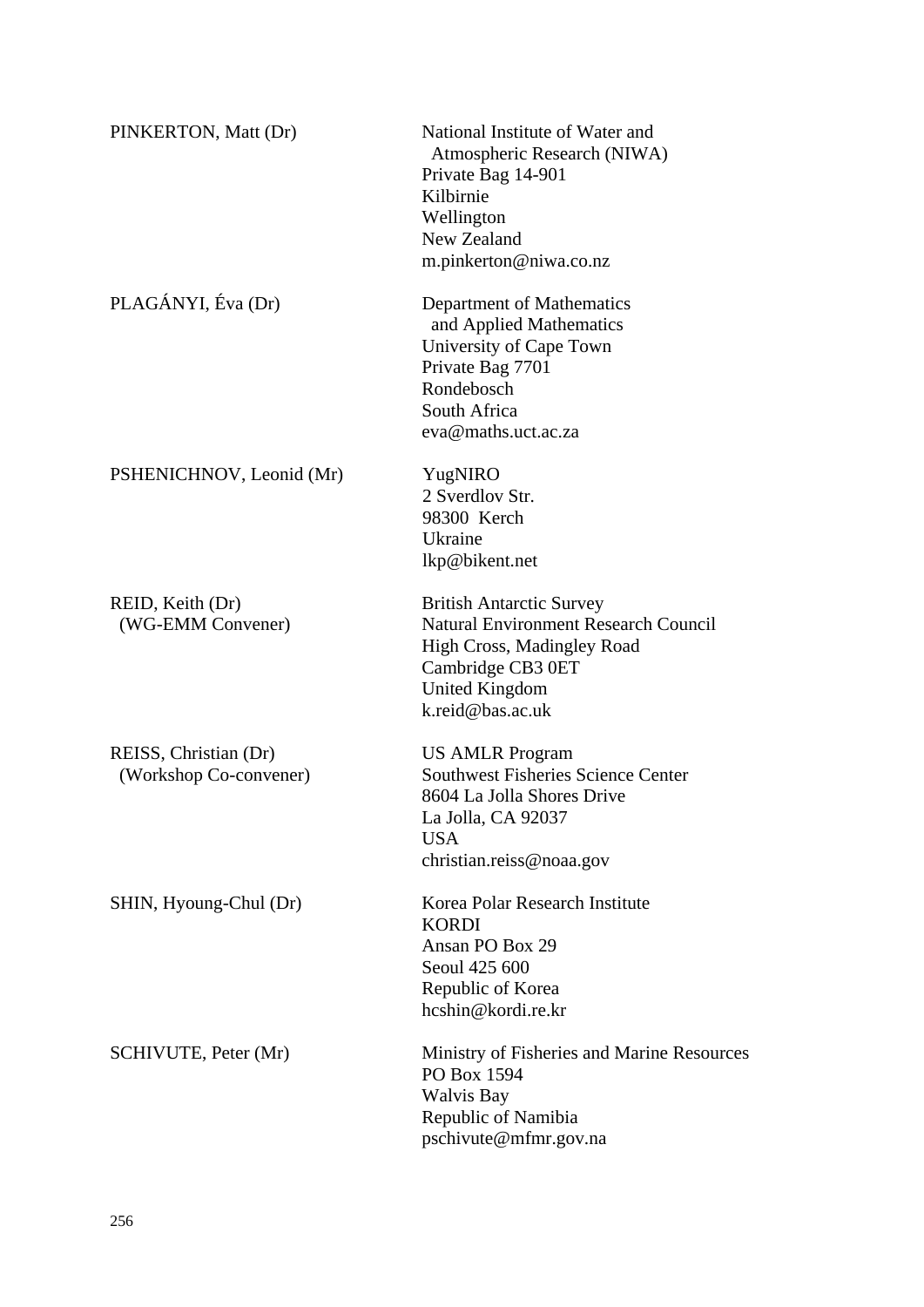| SHIKONGO, Hilma (Ms)    | Ministry of Fisheries and Marine Resources<br>PO Box 1594<br><b>Walvis Bay</b><br>Republic of Namibia<br>hshikongo@mfmr.gov.na                                                       |
|-------------------------|--------------------------------------------------------------------------------------------------------------------------------------------------------------------------------------|
| SKRYPZECK, Heidi (Ms)   | NatMIRC Swakopmund<br>Ministry of Fisheries and Marine Resources<br>PO Box 912<br>Swakopmund<br>Republic of Namibia<br>hskrypzeck@mfmr.gov.na                                        |
| SUSHIN, Vyacheslav (Dr) | AtlantNIRO<br>5 Dmitry Donskoy Str.<br>Kaliningrad 236000<br>Russia<br>sushin@atlant.baltnet.ru                                                                                      |
| TAKAO, Yoshimi (Mr)     | <b>Fisheries Acoustics Section</b><br><b>National Research Institute</b><br>of Fisheries Engineering, FRA<br>7620-7 Hasaki<br>Kamisu Ibaraki<br>314-0408 Japan<br>ytakao@affrc.go.jp |
| TRIVELPIECE, Wayne (Dr) | <b>US AMLR Program</b><br><b>Southwest Fisheries Science Center</b><br>8604 La Jolla Shores Drive<br>La Jolla, CA 92037<br><b>USA</b><br>wayne.trivelpiece@noaa.gov                  |
| TRIVELPIECE, Sue (Ms)   | <b>US AMLR Program</b><br><b>Antarctic Ecosystem Research Division</b><br>19878 Hwy 78<br>Ramona, CA 92065<br><b>USA</b><br>sueskua@yahoo.com                                        |
| WATTERS, George (Dr)    | <b>Southwest Fisheries Science Center</b><br><b>Protected Resources Division</b><br>1352 Lighthouse Avenue<br>Pacific Grove, CA 93950-2097<br><b>USA</b><br>george.watters@noaa.gov  |